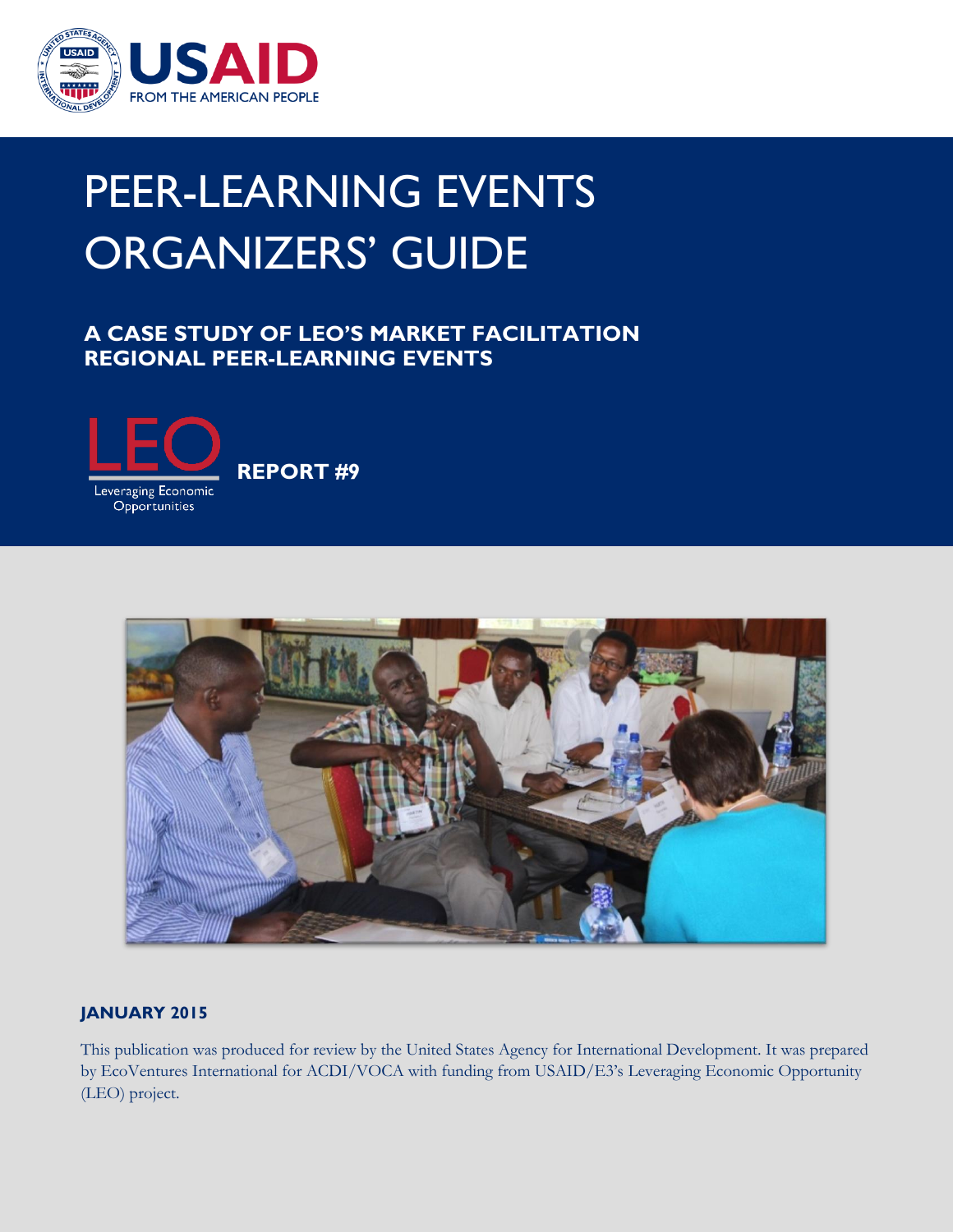## ORGANIZERS' GUIDE PEER-LEARNING EVENTS

## **A CASE STUDY OF LEO'S MARKET FACILITATION REGIONAL PEER-LEARNING EVENTS**



### **DISCLAIMER**

The author's views expressed in this publication do not necessarily reflect the views of the United States Agency for International Development or the United States Government.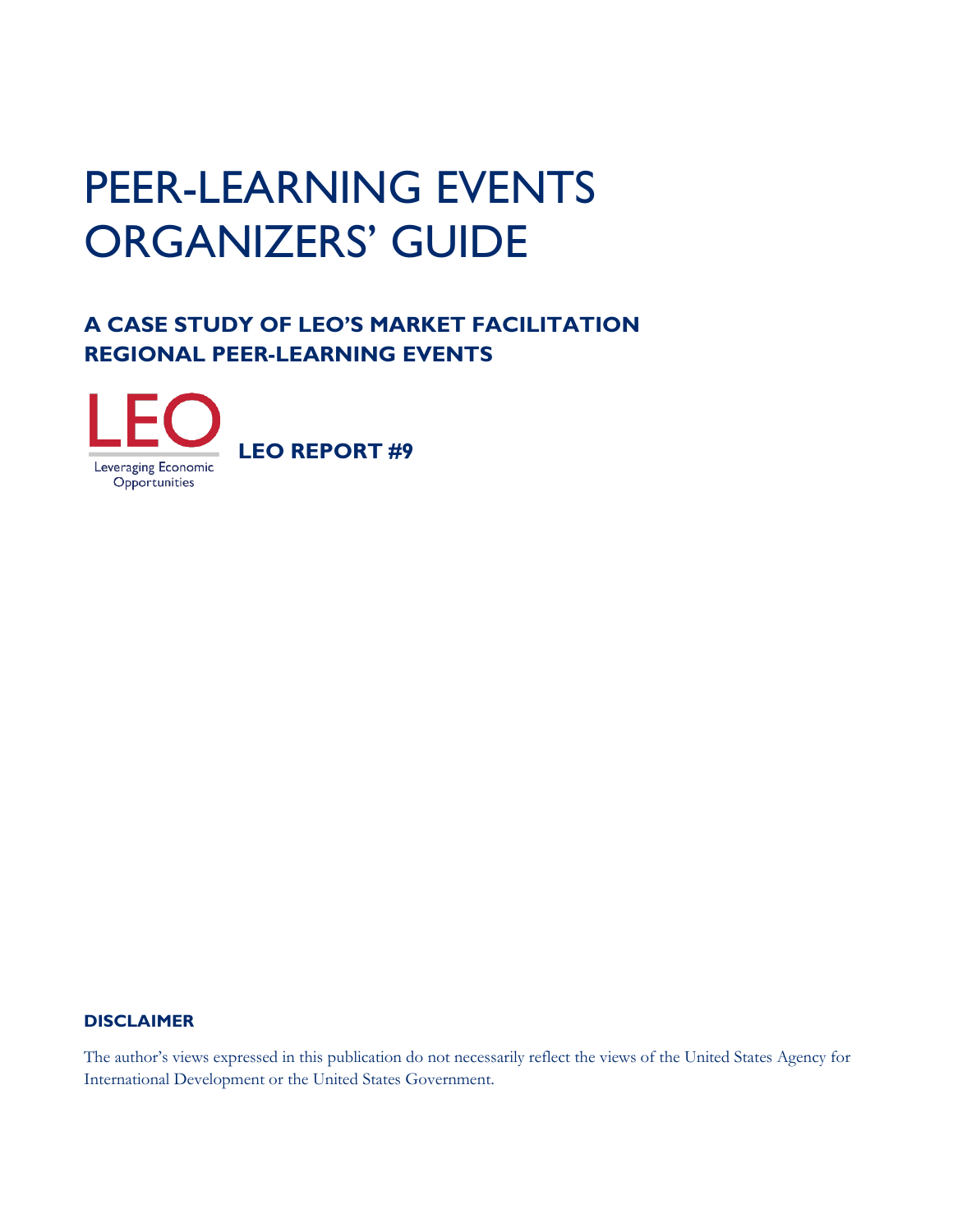## **CONTENTS**

| APPENDIX I: LIST OF TYPE OF PROJECT REPRESENTATIVES THAT ATTENDED THE |  |
|-----------------------------------------------------------------------|--|
|                                                                       |  |
|                                                                       |  |
|                                                                       |  |
|                                                                       |  |
|                                                                       |  |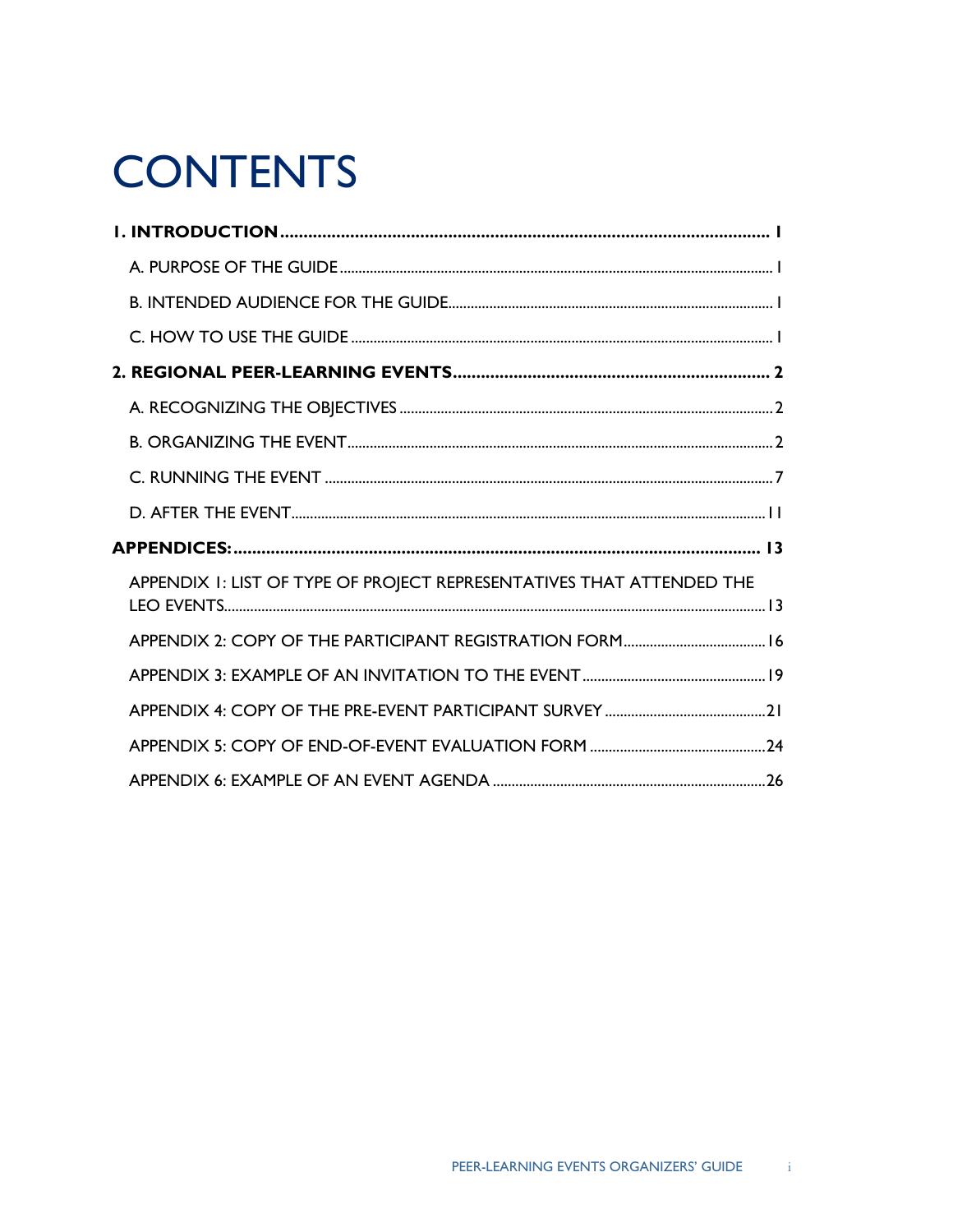# ACRONYMS

| <b>BFS</b>   | Bureau for Food Security                           |
|--------------|----------------------------------------------------|
| CLA          | Collaboration, learning and adaptation             |
| COP          | Chief of party                                     |
| <b>TP</b>    | Implementing partner                               |
| <b>LEO</b>   | Leveraging Economic Opportunities                  |
| <b>MPEP</b>  | Microenterprise and Private Enterprise Promotion   |
| <b>USAID</b> | United States Agency for International Development |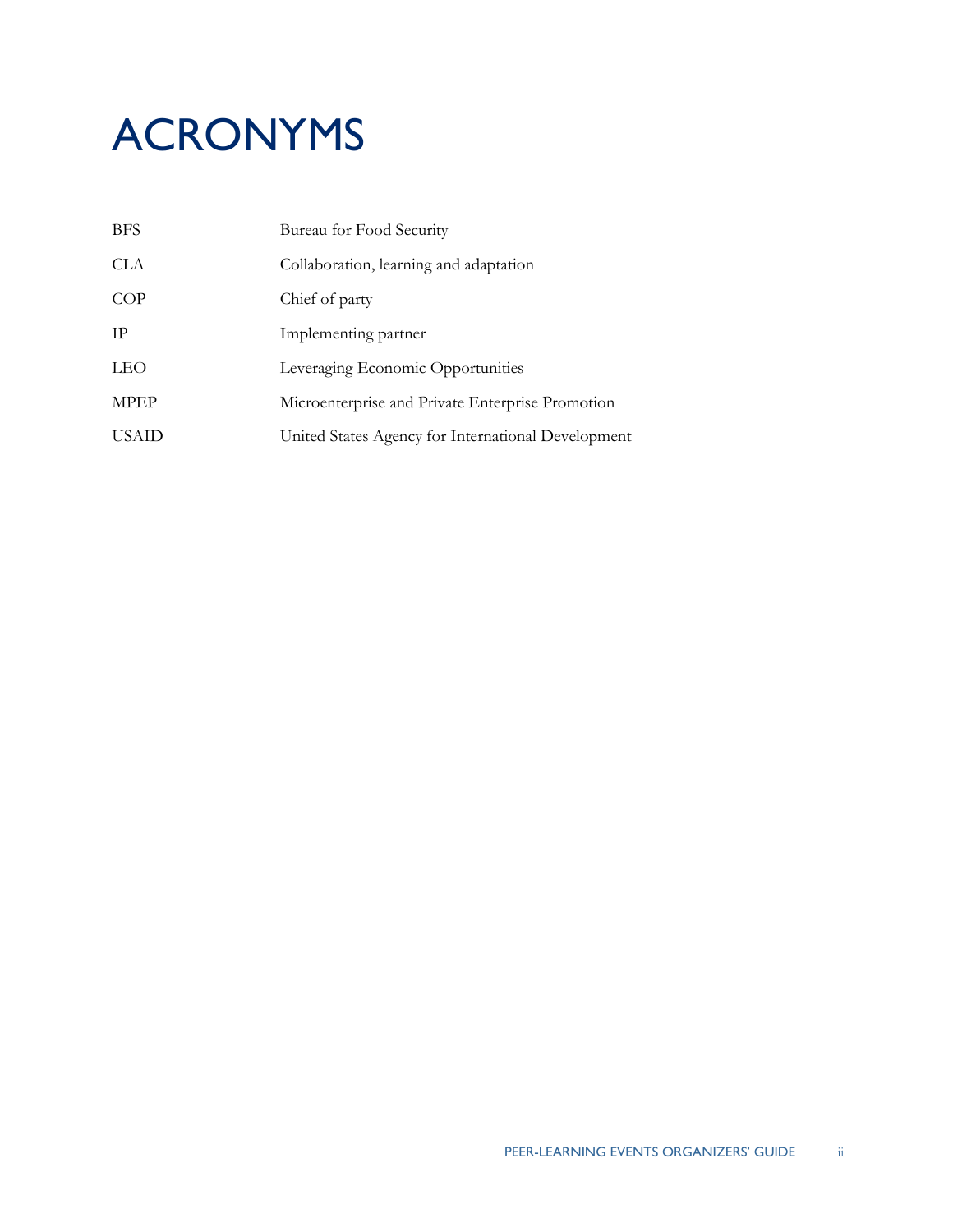# <span id="page-4-0"></span>1. INTRODUCTION

 that fosters inclusive growth through markets. Building on the value chain approach, LEO focuses on: Leveraging Economic Opportunities (LEO) is a three-year USAID-funded contract to support programming

- **a systems approach** to markets, acknowledging the complex interrelationships among market actors, market and household systems, climate change, nutrition, the policy environment, and sociocultural factors, including poverty and gender; and
- *inclusion*, recognizing the role that a spectrum of actors—from resource-poor households and small-scale enterprises to larger and more formal firms—play in catalyzing market change and growth that benefits the poor.

One of LEO's activity areas is to organize regional peer-learning events to promote the sharing of experiences among USAID implementing partners (IPs) in order to strengthen collaboration, learning and adaptation of market facilitation approaches.

 Market facilitation peer-learning events focus on the approaches, outcomes and challenges of market programming. By bringing together IPs from the same region, the events aim to stimulate peer-learning facilitation within value chain and market systems development projects in the context of USAID communities around market facilitation approaches. Key practitioners in the region explore ways to improve the quality and consistency of market facilitation approaches in a country or region and learn from what is working, what isn't and why.

In October 2014, the LEO project, in collaboration with USAID's Bureau for Food Security (BFS), organized two market facilitation peer-learning events in East Africa. The first of these events took place in Addis Ababa, Ethiopia from October 2-3, 2014, and Lusaka, Zambia from October 6-7, 2014. Participants were comprised of senior technical representatives from IPs that were involved in agricultural value chain development projects using market facilitation approaches (focusing on, but not limited to, Feed the Future projects) in the region.

### A. **PURPOSE OF THE GUIDE**

 The purpose of this guide is to support the future planning and organization of similar events in other countries or contexts. This guide details some of the decision-making and planning to ultimately result in two successful peer-learning events driven based on USAID's collaboration, learning and adaptation (CLA) approach.

### **B**. **INTENDED AUDIENCE FOR THE GUIDE**

The ideal audiences for this guide are those who are involved in organizing project-level or country-level trainings or workshops with an overall goal of sharing learning.

### **C. HOW TO USE THE GUIDE**

This guide is not meant to be a "how-to-guide" with step-by-step instructions. Rather, this guide explains the approach taken in the first two peer-learning events in Ethiopia and Zambia in October 2014. This guide will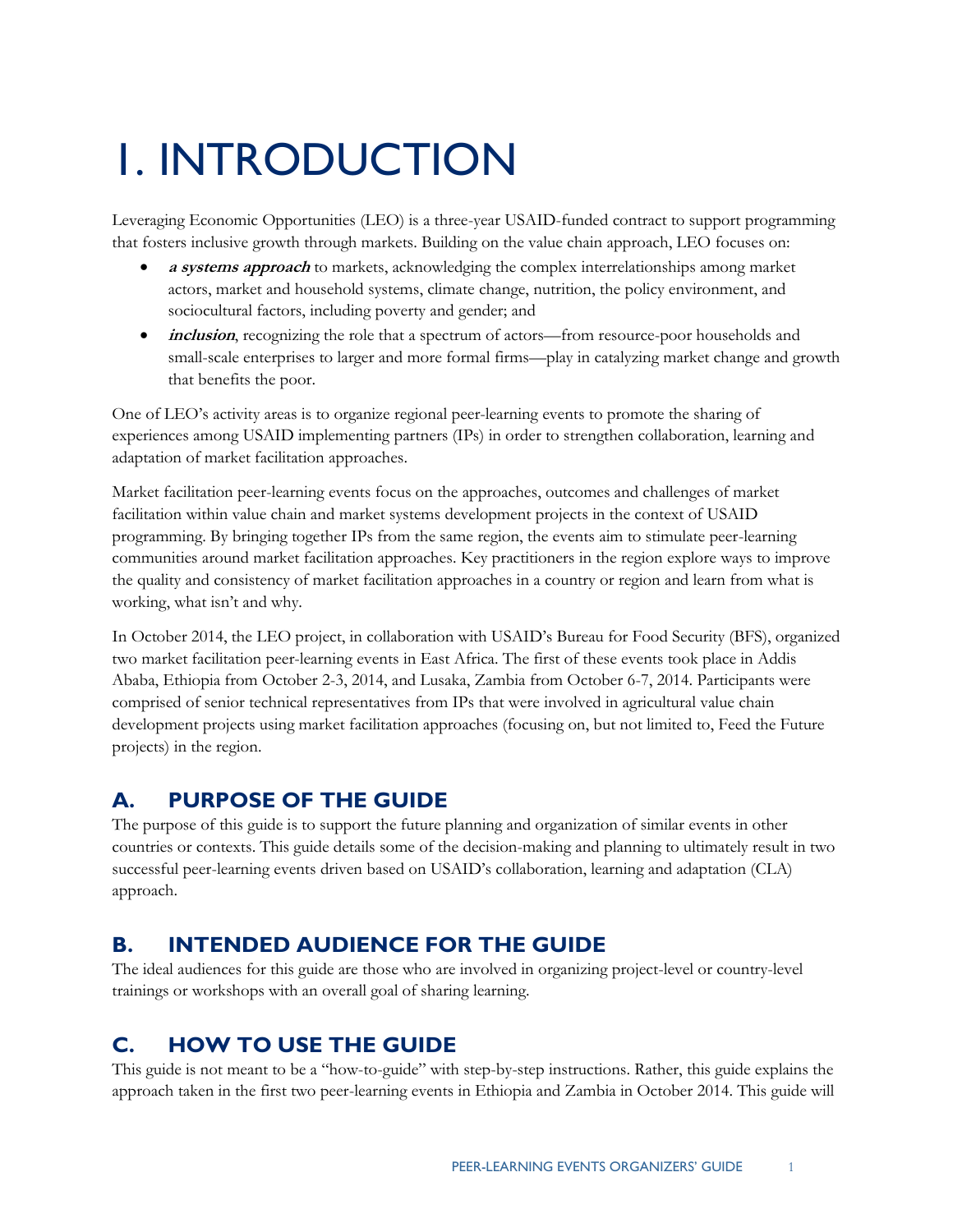include tips and potential areas of discussion, but because the focus is on peer-learning, it is really up to the facilitator(s) to drive the conversation and learning based on the examples, challenges and experiences raised by participants themselves.

# II. REGIONAL PEER-LEARNING EVENTS

### $\blacktriangle$ . **A. RECOGNIZING THE OBJECTIVES**

Regional peer-learning events can accomplish multiple goals. In the case of the LEO peer-learning events, the events had the following objectives:

- **Gain insight into projects:** Exploring what projects are learning and reflecting on from practical experience; channeling information and messages back from field projects to headquarters and donors.
- **Strengthen practice:** Focusing on reaching scale and effective market facilitation approaches.
- **Strengthen coordination:** Building awareness of other projects/strategies that it would be beneficial to coordinate with.
- **Strengthen collaboration:** Building relationships among senior technical leads, incentivizing improved collaboration.
- **Strengthen a culture of learning:** Building relationships and demonstrating practical benefits of sharing that incentivize continued opportunities to share and learn.

### **B. B. ORGANIZING THE EVENT**

When organizing a peer-learning event, it is useful to consider the profile of the participants, and the purpose and method of soliciting pre-event input. Each of these areas is discussed in greater detail below.

### **ASSESSING THE NEED FOR A PEER-LEARNING EVENT**

 When considering whether to organize a peer-learning event, it is helpful to consider whether or not such an around a particular technical areas is important yet there is currently scarcity of cross-learning taking place event is needed. Peer-learning events are particularly applicable for strengthening practice when cross-learning among projects.

### **FACILITATING EARLY INPUT FROM LEAD PARTNERS**

 In the case of LEO's peer-learning events, each stage of the initial planning process was designed to ensure USAID's mission representatives. The following process took place: It is key to ascertain early buy-in and input from key partners who have an interest in the peer-learning event. high-level buy-in and ownership of the event. This emphasized the high-level nature of the event throughout the process, including during the invitation process (which is discussed further below). The initial rationale for and high-level design of the event was led by relevant members of USAID's Bureau of Food Security and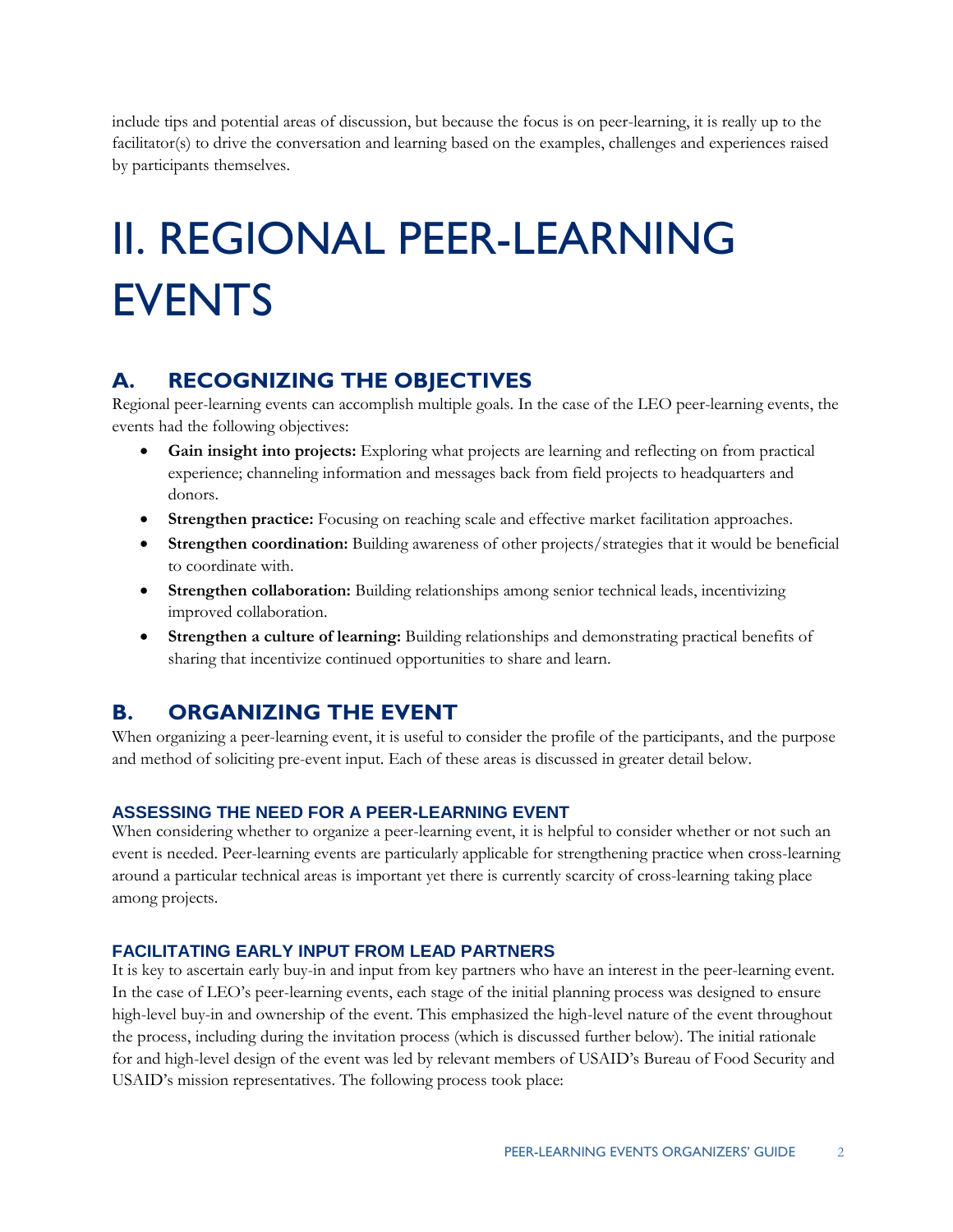- Basic presentation of the peer-learning event concept and the initial concept design took place with BFS and LEO at the Feed the Future Forum in Washington, DC.
- At the Forum the BFS Chief Strategy Officers invited USAID mission representatives to discuss the key design components of the event. (As an example, one such discussion was whether USAID staff should be actively encouraged to attend the event.) The BFS invitation to the meeting gave a clear message to USAID missions that BFS was behind the event and gave missions comfort to support event.
- At the Forum and by email following the Forum, USAID missions deliberated the purpose, participant profile and high-level agenda of the peer-learning events. The missions, with support from LEO, also discussed which countries should be included in each regional event and the key projects to target for participation.

### **IDENTIFYING THE ORGANIZING & FACILITATION TEAM**

 individuals who have the following combination of skills sets: The organizing team for a peer-learning event functions best when it is comprised of organizations or

- high-level technical expertise
- practical, field-based expertise
- facilitation, training and learning expertise
- event organization and management expertise

 In the LEO peer-learning events, the core organizing team comprised of ACDI/VOCA and EcoVentures International, with support from USAID's Office of Microenterprise and Private Enterprise Promotion Ben Lownik (USAID/MPEP). Mike Field, as the lead technical expert, gave the event credibility among the high caliber group of IPs present. (MPEP). The individuals from these organizations are all well-recognized in the area of market facilitation and learning event facilitation, in particular Jeanne Downing (USAID/MPEP), Ruth Campbell (ACDI/VOCA), Mike Field (EcoVentures International), and Margie Brand (EcoVentures International). They were supported by Madiha Nawaz (ACDI/VOCA), Caroline Fowler (EcoVentures International), and

### **DEFINING PARTICIPANT PROFILES**

 Peer-learning events are particularly effective when the majority of participants have high-level technical learning events, participants were defined as senior technical representatives from IPs that were involved in experience, including extensive practical, field-based experience. This ensures enough room for active debate and discussion without too many participants operating as passive learners. In the case of the LEO peeragricultural value chain development projects using market facilitation approaches. It was emphasized that these were not necessarily chiefs of party (COPs), particularly in larger projects with many technical leads for sub components of the project. Projects predominantly comprised, but were not exclusively limited to Feed the Future projects.

The intention was for the events to act as a launching pad for continued technical support to other countrylevel projects and an even larger number of implementers. See Appendix 1 for a list of the type of project representatives that attended the LEO events.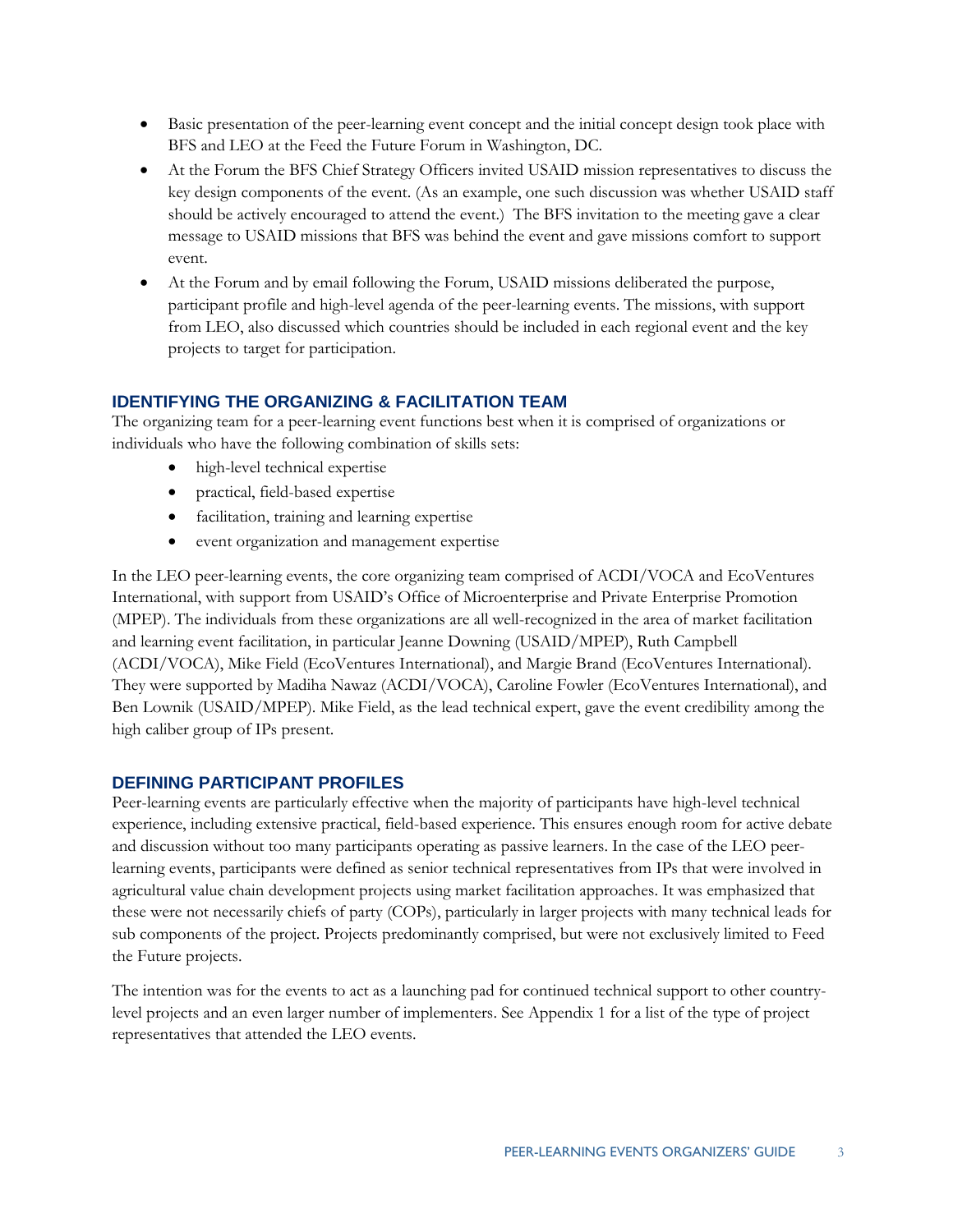### **SETTING PARTICIPANT NUMBERS**

Peer-learning events are particularly effective when participation is limited to a small number. A small number of participants ensures a greater level of interaction. The LEO peer learning events intentionally limited participation to between 20 – 30 participants to ensure higher-level discussion.

 level projects and an even larger number of implementers. See Appendix 2 for a copy of the Participant Registration Form. The intention was for the events to act as a launching pad for continued technical support to other country-

Registration Form.<br>After much deliberation, it was agreed by BFS and USAID missions that USAID mission staff would not be staff participation as IP participants would not feel that they were being assessed by their USAID counterparts for their knowledge and technical competence, but could instead be open about their challenges encouraged to attend the event. It was felt that discussion would be more open and frank without mission and realities.

### **INVITING PARTICIPANTS**

 incentivized to send high profile representatives (if this will add to the level of discussion necessary to achieve identified leading market facilitation projects from each country in the targeted regions to invite. LEO designed the letters of invitation. The invitations requested two technical leads and gave suggestions on who It is important that projects are encouraged to recognize the value of a peer-learning event and are thereby the desired outcomes). For the LEO peer-learning events, each stage of the design and invitation process emphasized the importance and high-level nature of the event. USAID missions, together with LEO, these might be in each project.

The process included the following components to incentivize high-level involvement and responses from projects:

- **Created external pressure for IPs to respond and participate**: The role of BFS in backing the perspective, as this is the entity to which they would report at USAID. event was emphasized throughout the process, including in the letters of invitation. In addition, USAID missions sent out the letters of invitation to the Implementing Partners. This was a critical process in emphasizing the importance of the peer-learning events to projects from the mission
- of the other projects that had been invited in the country and region. **Created a sense of competition between IPs to participate:** The letter of invitation included a list
- **Created a perception (which was indeed a reality) of scarcity of available places:** The letter of invitation limited the number of participants per project and the number of participants overall.
- asked to write a justification for requests for any additional participants **Registration process required steps to demonstrate commitment of participants:** As part of the registration process, participants were asked to complete an input survey. Participants were also

See Appendix 3 for an example of an invitation to one of the LEO peer-learning events.

### **SELECTING PARTICIPANTS**

Often more people request participation than those initially invited, increasing the number of potential participants. In the case of the LEO peer-learning events, many more requests for participation were submitted by USAID missions on behalf of their IPs and by projects themselves. This created a challenge as the organizing team recognized that too large a number of participants would likely limit the quality of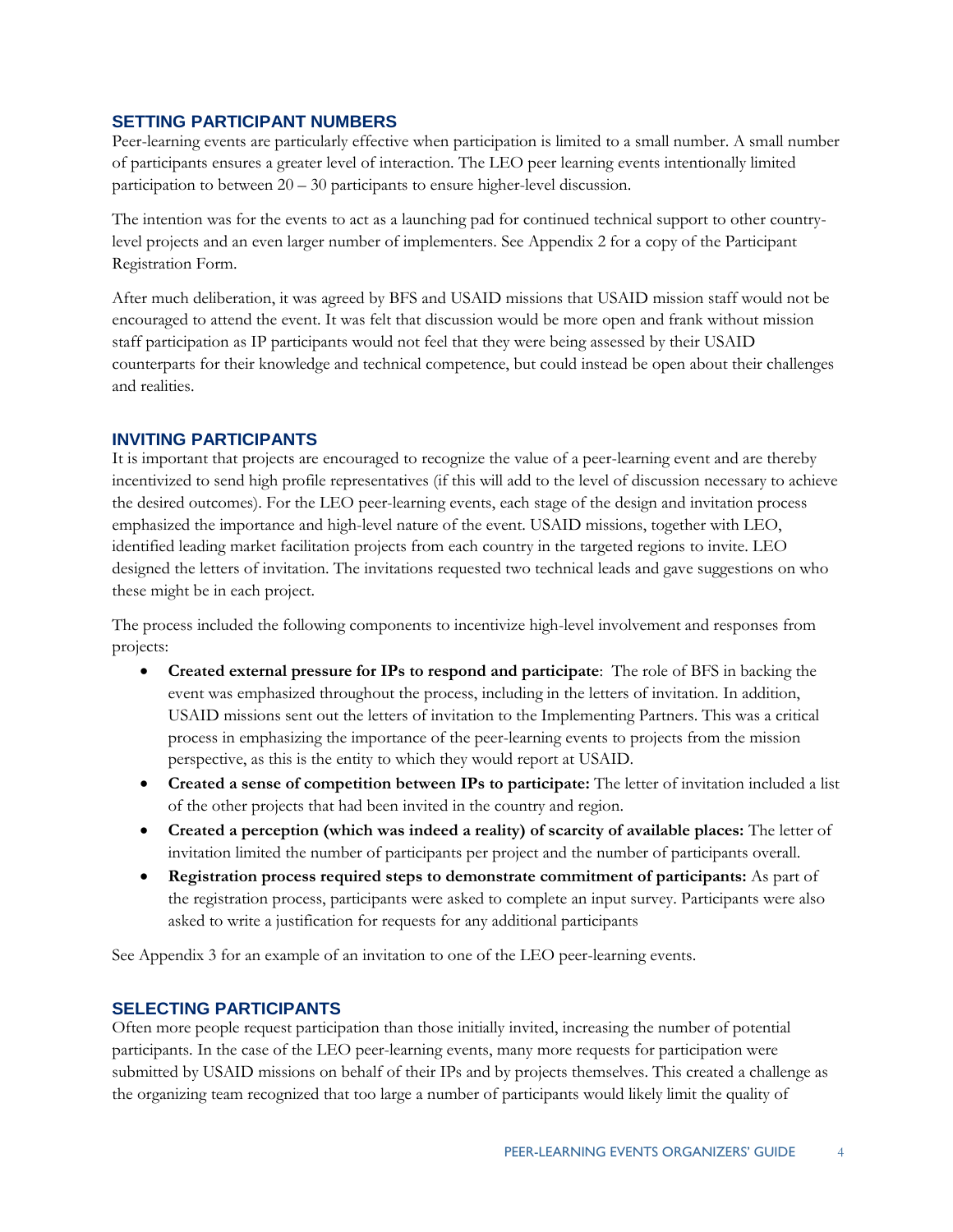interactions and learning, while excluding participation could potentially create animosity and resistance to future collaborative learning processes.

 regional events were simply a way to spark further country or regional level peer-learning events and Ultimately, LEO worked closely with USAID missions on how to limit numbers while still ensuring that missions and their projects felt comfortable with the representation at the event. It was emphasized that initial processes.

Ultimately, the LEO organizing team together with USAID missions followed a deliberate and strategic participant selection process. All participants had the following characteristics:

- Participants were identified as representatives from key projects and key countries in the region by BFS and the USAID missions. As a result additional countries were added to the events in several circumstances.
- Participants were exclusively USAID IPs (predominantly BFS-funded projects) and did not include representatives of projects funded by other donors. This allowed for discussions around the realities of USAID contractual and bureaucratic implications on market facilitation in practice.
- Participants included two representatives per project—although after specific requests and a case being made, three representatives were approved for some projects.
- Participants were technical leads within projects (not necessarily COPs)—although in many instances COPs were also playing a technical leadership role.
- Participants were prime contractors as the assumption was that prime contractors would extend learning processes to their subcontractors at a later stage. Many requests were received to include subcontractors, although this will likely take place as the next phase at country level. After a special request and a good case being made, subcontractors were accepted in very select cases.
- A select number of participants from USAID missions were invited to attend when a special request was made by a mission and when these mission staff expressed a desire to learn together with participants.

### **OBTAINING PRE-EVENT INPUT FROM PARTICIPANTS**

 participant survey and for a synopsis of the key pre-event survey results. Learning is enhanced in peer-learning events when participants provide input on key areas of interest prior to the event. For the LEO peer-learning events, participants were sent a survey before the event to indicate areas that they were interested in having the event focus on. See Appendix 4 for a copy of the pre-event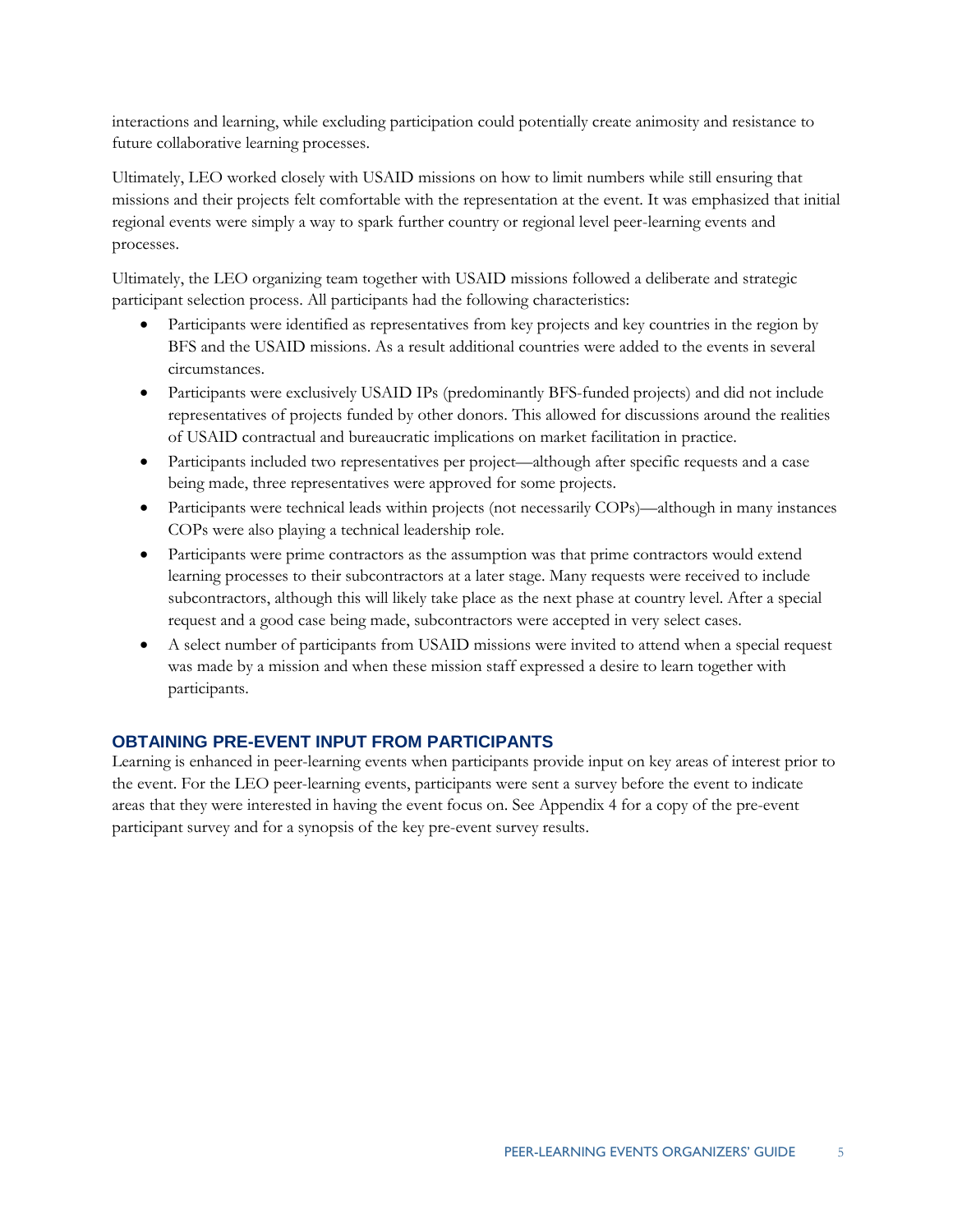|                                      | <b>Collaboration</b>                                                                                                                                                                                                                                      | Learning                                                                                                                                                                                                                                                                          | <b>Adaptation</b>                                                                                                                                  |
|--------------------------------------|-----------------------------------------------------------------------------------------------------------------------------------------------------------------------------------------------------------------------------------------------------------|-----------------------------------------------------------------------------------------------------------------------------------------------------------------------------------------------------------------------------------------------------------------------------------|----------------------------------------------------------------------------------------------------------------------------------------------------|
| Process<br>Intentional<br>Pre-Event: | Emphasized spirit and tone<br>of collaborative-style<br>learning by:<br>including "Peer<br>Learning" in title<br>not using "workshop"<br>or "training" in title,<br>but rather simply<br>"event"<br>describing event as<br>participative in<br>invitation | Stimulated learning pre-<br>event through:<br>requiring reflection on<br>own activities during<br>registration survey<br>sharing key technical<br>٠<br>readings before event<br>assisted participants to<br>be at more of an equal<br>footing technically<br>through pre-readings | Adapted agenda through:<br>input from participants<br>on key interest areas<br>and challenge areas<br>completed as part of<br>registration process |

### **DECIDING ON LOCATION AND VENUE**

 To enhance commitment to a focused learning process, it is very beneficial to choose a location for a peer- only guests staying at the hotel, creating an even greater sense of community and opportunities for relationship-building. learning event that is located away from project offices, where participants cannot be easily tempted to leave for meetings and focus on other work. Venues that offer both the participant accommodation and the workshop facilities create a more relaxed atmosphere without stresses and time spent on transport logistics. In the case of the LEO peer-learning events, venues were chosen that were located approximately an hour's drive away from the capital in a retreat type environment. In one of the locations, the participants were the

 pressure in terms of timing of the agenda to end right at 5pm. Likewise, the start time the next day is more If a peer-learning event will be held over more than one day, there is an even greater incentive in choosing a location away from the city. Because participants will need to stay at the venue overnight, there is less flexible, as there is no need to take into account travel time in the morning.

### **LENGTH OF THE WORKSHOP**

 It is important to consider the length of the workshop. A two-day workshop works well. Based upon the have seen a longer workshop. However, in reality, the organizers recognized that due to time commitments of LEO peer-learning events' post-assessment survey, a common response was that participants would like to the participants themselves, they probably would not have registered for a longer session in the first place. Further, a two-day workshop is short enough for participants to carve out time of their own agendas, yet long enough for real learning to be shared.

### **PARTICIPANT IDENTIFICATION**

Preparation of workshop materials is important to consider. It is recommended to have both name badges that hang around the neck and name placards to place on the tables. On both the badges and the placards, it is effective to print participants' preferred names (which can be gathered on registration forms). In addition, be sure that the names can easily be read by others. In the example of the LEO events in East Africa, the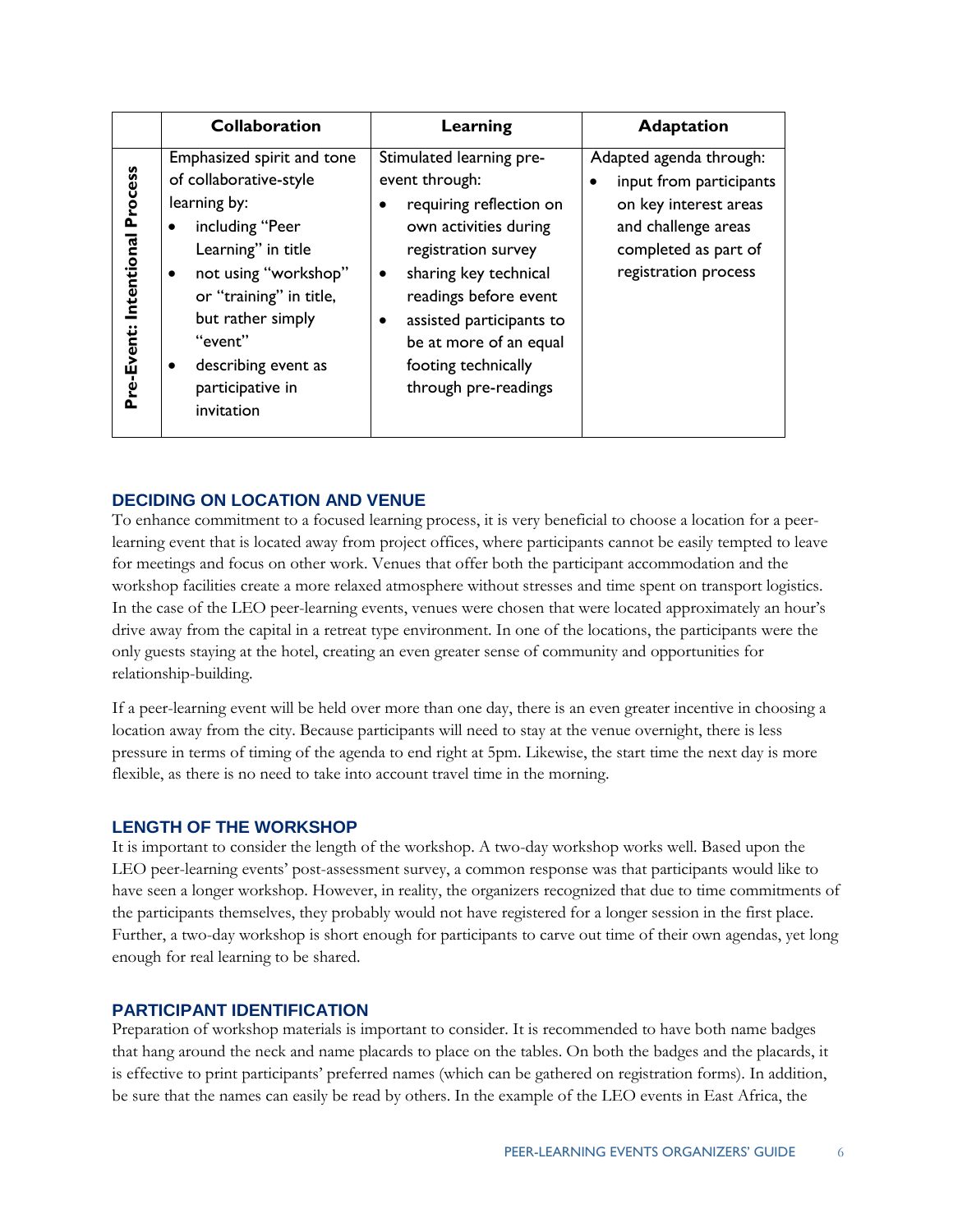organizers listed participants' names and their projects, rather than their affiliated organizations, because of the realization that there is a competitive environment between organizations, and the event wanted to focus on peer learning between particular projects.

### **C. RUNNING THE EVENT**

When running a peer-learning event, it is useful to consider the event facilitation, room layout, etc.

|                                                       | <b>Collaboration</b>                                                                                                                                                                                                                                                                                                                                | Learning                                                                                                                                                                                                                                                                                                                                               | <b>Adaptation</b>                                                                                                                                                                                                                                                                             |
|-------------------------------------------------------|-----------------------------------------------------------------------------------------------------------------------------------------------------------------------------------------------------------------------------------------------------------------------------------------------------------------------------------------------------|--------------------------------------------------------------------------------------------------------------------------------------------------------------------------------------------------------------------------------------------------------------------------------------------------------------------------------------------------------|-----------------------------------------------------------------------------------------------------------------------------------------------------------------------------------------------------------------------------------------------------------------------------------------------|
| Methodology<br>Intentional<br>Event:<br><b>Suring</b> | Included many small<br>$\bullet$<br>group dialogues and<br>debates to encourage<br>sharing<br>Included session on<br>$\bullet$<br>how to collaborate<br>moving forward<br>Venue outside city to<br>set retreat type mood<br>Emphasized that<br>$\bullet$<br>messages could be<br>taken back to donor-<br>participants had<br>incentive to influence | Created a safe space for<br>$\bullet$<br>sharing and learning<br>among peers<br>Used CLA methodology<br>$\bullet$<br>in facilitation<br>Reinforced that learning<br>$\bullet$<br>was not coming from<br>"front of the room"<br>Continuous reflection<br>$\bullet$<br>sessions on what<br>participants were<br>learning<br>Captured video<br>interviews | Flexibly methodology and<br>agenda with adaptations to<br>agenda to issues that arose<br>Adapted methodology to<br>learning styles and evolving<br>energy<br>Technical: Encourage<br>participants to consider<br>and share how to adapt the<br>thinking and examples to<br>their own contexts |

Each of these areas is discussed in greater detail below.

### **EMPHASIZING A MULTI-DIRECTIONAL LEARNING & SHARING**

 take the discussions more seriously knowing that they had a larger audience than simply those in the Peer-learning events are particularly effective if the multi-directional purpose of the learning is emphasized. In the case of the LEO peer-learning events, it was emphasized that messages would be taken back to USAID and BFS in Washington, D.C. This stimulated more high-level discussion as participants were incentivized to workshop. Participants recognized their ability to influence practice and decision-making through more active participation and messaging about real issues.

### **FACILITATING USING APPROPRIATE METHODOLOGIES**

 Peer-learning events are most effective when different types of learning methodologies are used which emphasize participant interaction and maintain energy through out the process. See Appendix 6 for the agenda used for the LEO peer-learning events.

The facilitation methodologies used at the LEO peer-learning events were all based on experiential learning methodologies.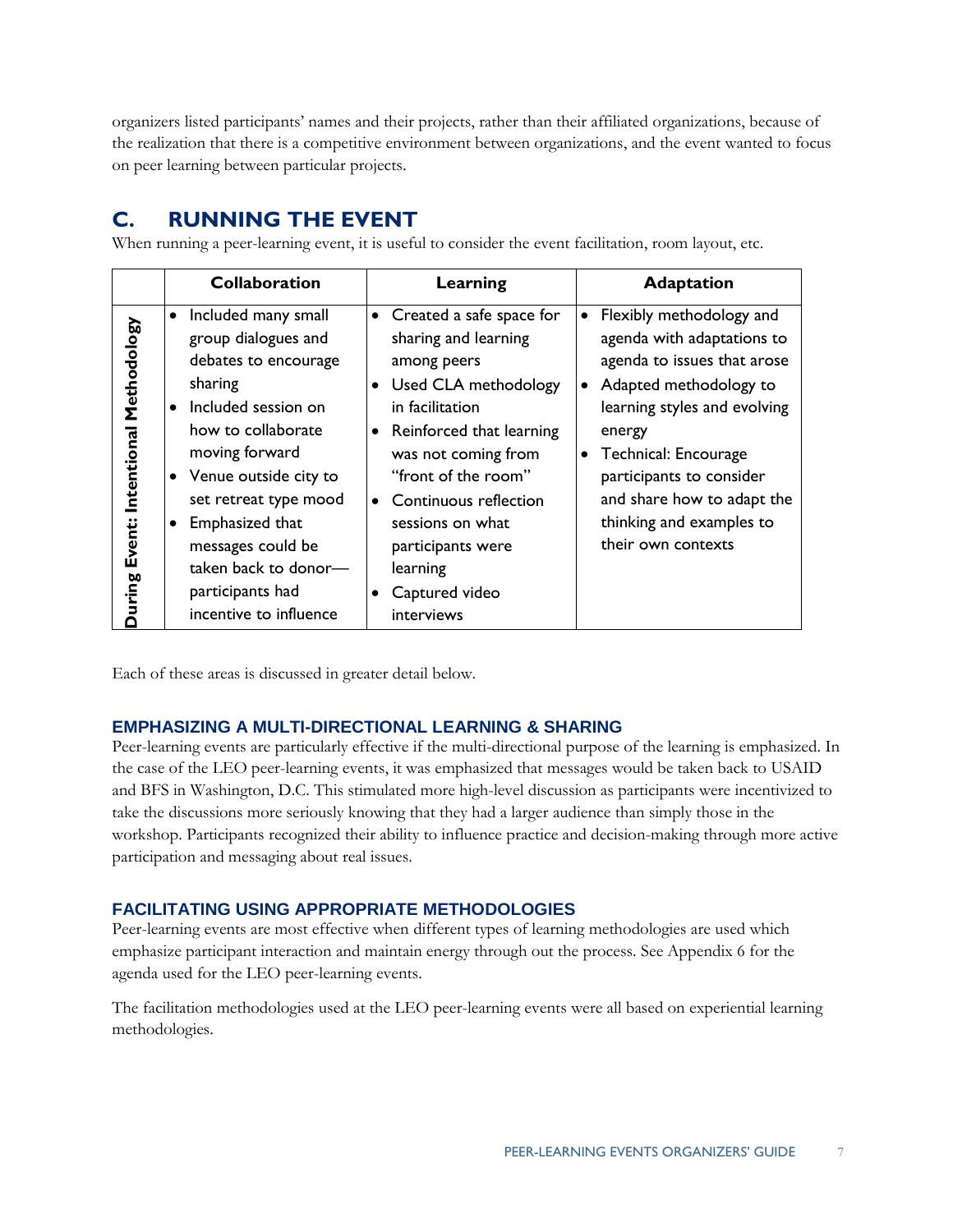### **Figure 1. Experiential Learning Cycle**



 learning cycle is especially effective in peer-learning events since it requires the active participation of the The experiential learning cycle in its simplest form can be defined as learning by doing. The experiential participants in the learning process. There are four basic phases in the cycle:

- 1. **Experience:** The participant uncovers new information or contexts that requires a response on their part.
- 2. **Reflecting:** The participant sorts out the information developed from the experience. They will use this information to develop key 'learnings' about the subject matter in the next phase, but first they need to analyze the experience.
- 3. **Generalizing:** The participants interpret what was discussed to determine what it means and what lessons can be learned to draw principles.
- learning setting and the real world. 4. **Applying:** In order for the participant to feel the discussions are significant, the new learning must relate to their own life situation. Here, the participant makes the connection between the peer-

 Examples of methodologies used at the LEO peer-learning Events are listed below. Only five PowerPoint slides were used throughout the two days in one of the events, and no PowerPoint slides in the other!

### **Small group dialogue circles:**

 This is a special type of small group activity that is used when participants need to discuss a topic, express opinions, and share examples to promote learning.



- facilitator then divides the participants (or invites them to self-select) into groups of 3 or 4 each. Process: The main activity and/or discussion questions are introduced in a large group. The Within these small groups, participants are able to discuss the topic or questions freely without an expectation of having to report out to the larger group.
- Advantages: With this small group, participants are able to discuss in more detail a specific topic or question.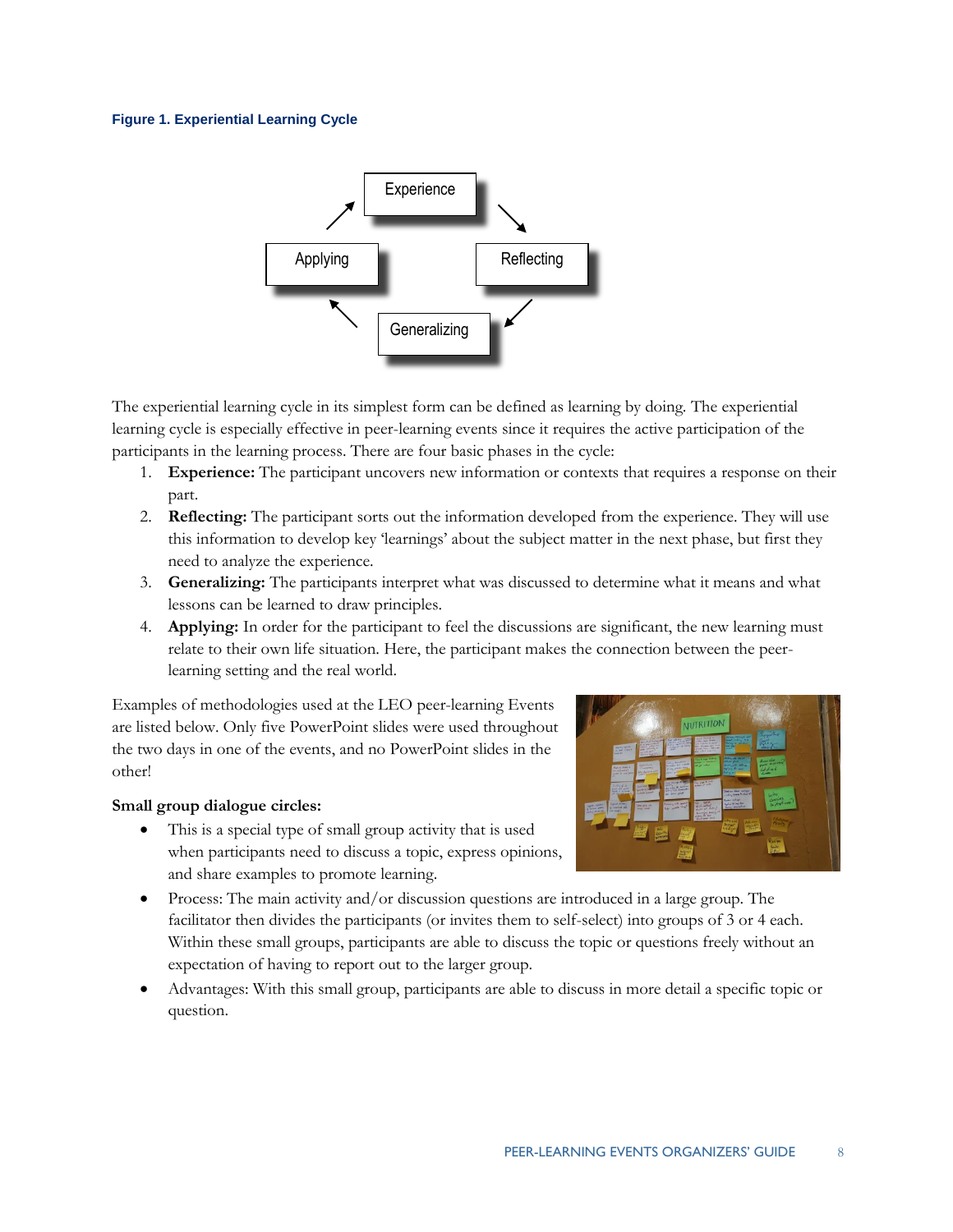### **Ranking:**

- consequence, but simply a method to get participants to critically This technique allows participants to explore the items on a list and form an opinion about the value of each. This is useful when different categories or components are being introduced and the facilitator would like the participants to really think through and understand each component. The ranking itself is ultimately of no discuss each topic/ component.
- a debate around why they ranked certain items as higher as lower Process: The facilitator presents a list of items. The facilitator asks participants to organize the items in order of importance, and have than others. There are no right or wrong answers. Some may place the items in a linear way, others as circular, etc. The items could be printed in large font on different colored cards and given to participants to stick on the wall as they are discussing the ranking.



 Advantages: The ranking is not about getting the right or wrong answer, but getting participants to talk about definitions or examples. This can help participants to understand the content as they need to discuss what something means in order to have an opinion about its importance.

### **Role playing:**

- 'script' or specific words they must use, but there is a description of the situation, the positions they This technique encourages participants to explore situations or problems under discussion. A roleplay is a small, often unrehearsed drama where participants are given roles to act out. There is no should take, and what they might do or opinions they should express.
- prepare. The facilitator guides a discussion and analysis of what was seen or felt by participants. Process: Roles may be set up by the facilitator or participants themselves. The description of a roleplay can be given orally or by handout. Participants acting in a role-play should be given some time to 'Actors' are given a chance to describe their own roles and what they were doing, to see if it matches with what participants observed. Participants then discuss how what they say relates to their own lives and situations they encounter.
- Advantages: Discussions following the role-play can focus on the role, opinions, actions of characters as presented by the participants, and thus avoid criticism of the participants themselves. This technique is entertaining as well as educational, and improves participants' skills of expression and observation. Role-plays are also particularly effective for sharing examples of bad practice.

### **Fishbowl observation:**

- This technique allows participants on the 'outside' to see something being done on the 'inside'. Participants may observe a role-play or an actual situation such as a discussion or a planning meeting and then analyze it. Used in combination with other techniques, a fishbowl offers a physical and organizational structure that focuses attention on particular issues.
- Process: The facilitator divides the participants into two groups. A small group performs an action or activity in the center of a 'circle' formed by the larger group. The outer circle of participants is asked to observe and analyze the interactions of the inner group. The observers may be broken into subgroups and/or provided with specific observation tasks, tools or guides.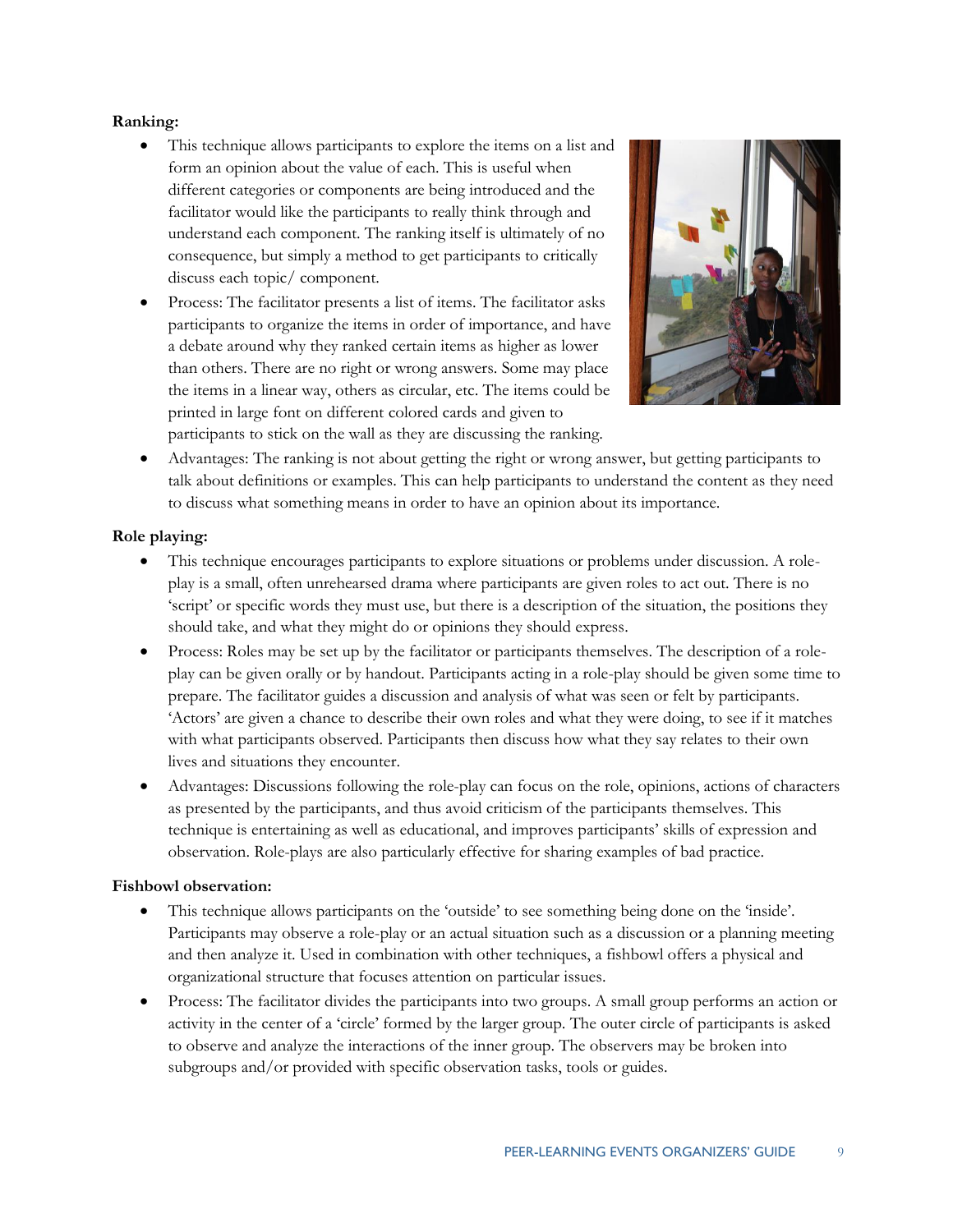fishbowl can appropriately alter or tighten the focus. For example, a simple role-play may Advantages: As with a fish placed in a bowl of water, participants get an overall picture of what is happening and discuss what they see. When used in conjunction with another technique, the demonstrate how a specific technical task is carried out. When the 'fishbowl' observation element is added to it, it allows observers to give feedback on how effectively the task was carried out or question how it might be adapted and made more appropriate to their situation.

### **Reflection:**

 something can be applied to reality. This methodology is typically used at the end of a session or a day. The facilitator will pose a question, asking participants to reflect on what was discussed in that session or over the course of the day. The facilitator will also ask participants to reflect on the day as well as think about how

 In addition to these methodologies, an important role of the facilitator is to make sure the participants *feel* like events was during the small group debriefs and large plenary discussions. If small groups have been emphasized the perception of peer-learning. Another example was that participants were asked to help write it is peer-learning, from the beginning. An example of how this was applied during the LEO peer-learning discussing a topic and are prompted to share with the larger, plenary group, the facilitator asked the person to stand up to share their ideas, and the facilitator in turn sat down to become one of the audience. This on flip charts during plenary discussions—again having the participants seen a standing upfront and participating in the process. The overall goal is to not always have the facilitator been seen up front.

### **NETWORKING AND RELATIONSHIP-BUILDING**

 how to intentionally include time for this. The relationship-building that comes from networking and socializing serves to spur the peer-learning to continue after the event. Networking and relationship-building is as important as the technical learning. It is important to consider

In the LEO peer-learning events, the organizers achieved this relationship-building in a couple of ways: good food was offered during tea and lunch breaks in inviting and relaxing environments where participants could hear each other speak; there was a social event at the end of the first evening to ensure that the relationship building and networking occurred on this first day (rather than waiting until the end of the event just before everyone leaves).

### **ROOM LAYOUT**

 easily see each other and have conversations. If a peer-learning event is going to have breakout sessions, the location and layout of these sessions are important. In the LEO peer-learning events, for example, facilitators took advantage of outdoor spaces, arranging chairs in a circle to create a sense of sharing and equality (rather The layout of the room can help to emphasize the peer-learning nature of the environment. By using smaller tables with chairs around the tables, as opposed to lecture style seating or U-shaped seating, participants can than having the facilitator standing and leading the discussion and always being indoors). As a note of caution, if the decision is made to use community spaces within a hotel (outdoor or indoor) it is important to consider whether other guests of the hotel will be using those spaces as well or if this area will be quiet during the breakout sessions.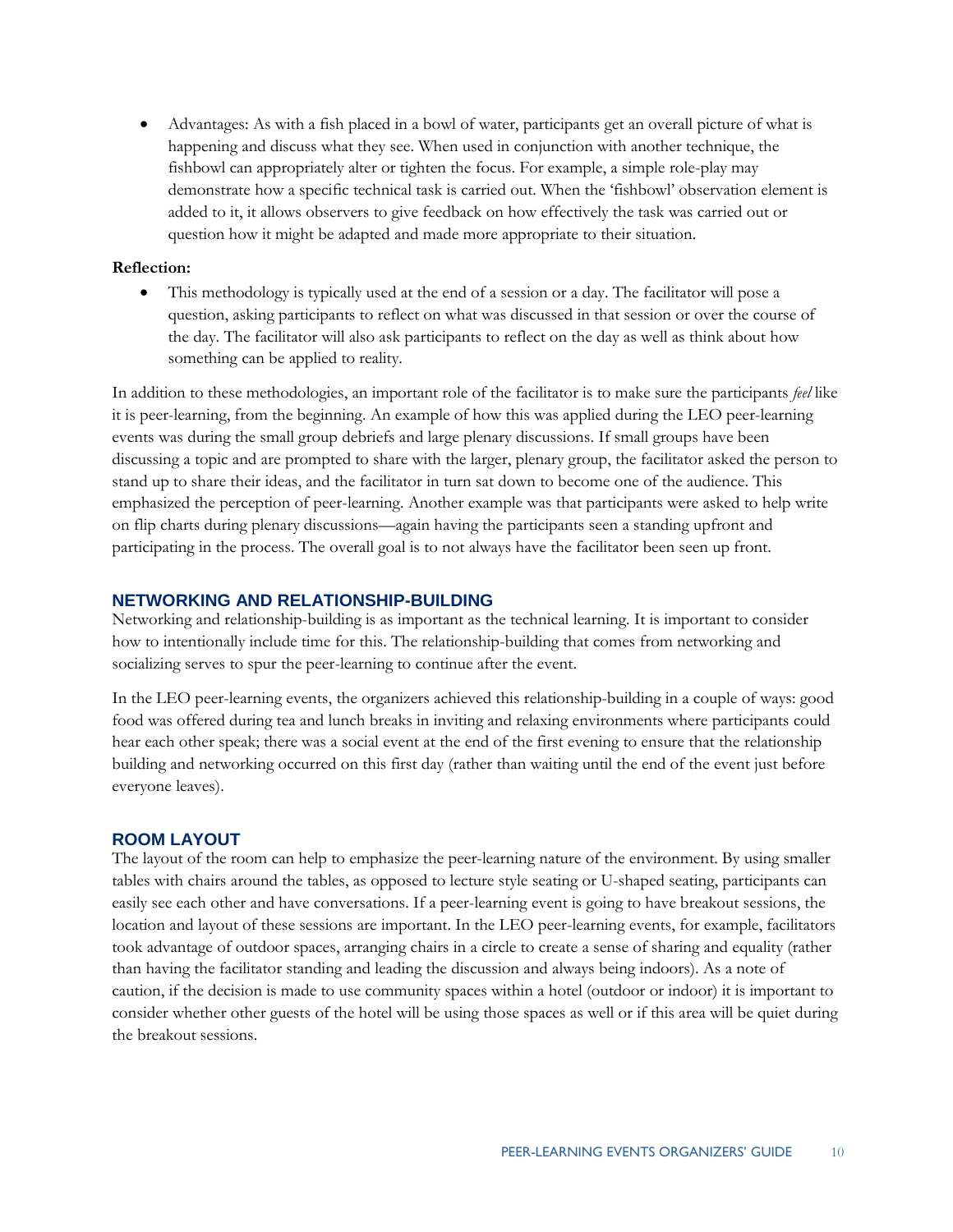

### **CAPTURING THE LEARNING AND DISCUSSION**

 have note-takers at all sessions, and especially in breakout sessions where the discussions tend to be even In order to capture the learning and discussion that emerge during a peer-learning event, it is important to richer. Note-takers should take notes verbatim rather than by summarizing, so that the facilitators can review these in detail afterwards to use in different ways. In the LEO peer-learning events, for example, a note-taker was present in each session, and often there were two note-takers present. It is also important for the notetakers to capture the rich examples shared during the peer-learning event. At the LEO events, the organizers, in hindsight, wished that they recorded the sessions to have truly detailed accounts of the discussions.

Using multimedia is also important to capture the learning. This can be done through photos, capturing methodologies being utilized. This can also be done through the use of video, to record interviews with participants. This can be especially useful if a participant used a particularly rich example during a session, this could be recorded afterwards. In the LEO events, participants were invited to share particularly interesting examples after a session, and this was then captured on video in an interview-type format.

### **HAVING TIME FOR REFLECTION**

 day is by asking participants to share what stood out for them throughout the day, what excited them from particularly interesting. As the experiential learning cycle shows, reflection is a key part of learning. A very successful way to close the the day's discussions, etc. This is an effective methodology to summarize the day's discussions in a way other than having the facilitator just summarize the key learning. At the LEO events, participants were asked to highlight anything that someone else raised or discussed that was offered particular insight to them or was

#### **D. D. AFTER THE EVENT**

### **EVALUATING THE EVENT**

See Appendix 5 for a copy of end-of-event evaluation form.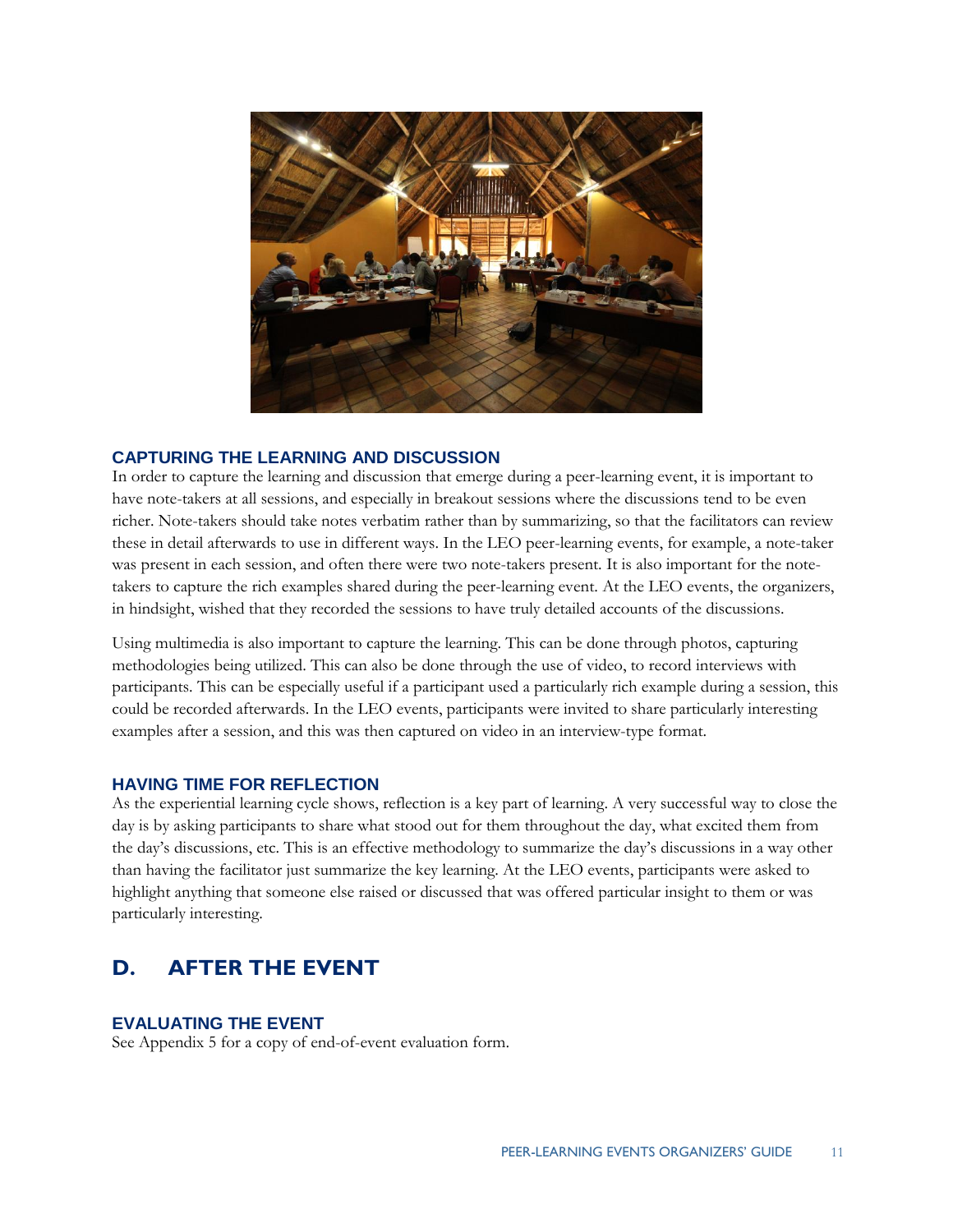### **FEEDING INFORMATION BACK TO KEY STAKEHOLDER GROUPS**

 events, the organizers had debrief meetings with BFS and hosted a brownbag lunch with the Bureau of Just as key stakeholder groups can feed into the design and planning of peer-learning events, it is also important to feed information back into these key stakeholder groups. In the case of the LEO peer-learning Policy, Planning and Learning. The organizers shared feedback informally with missions who supported the event.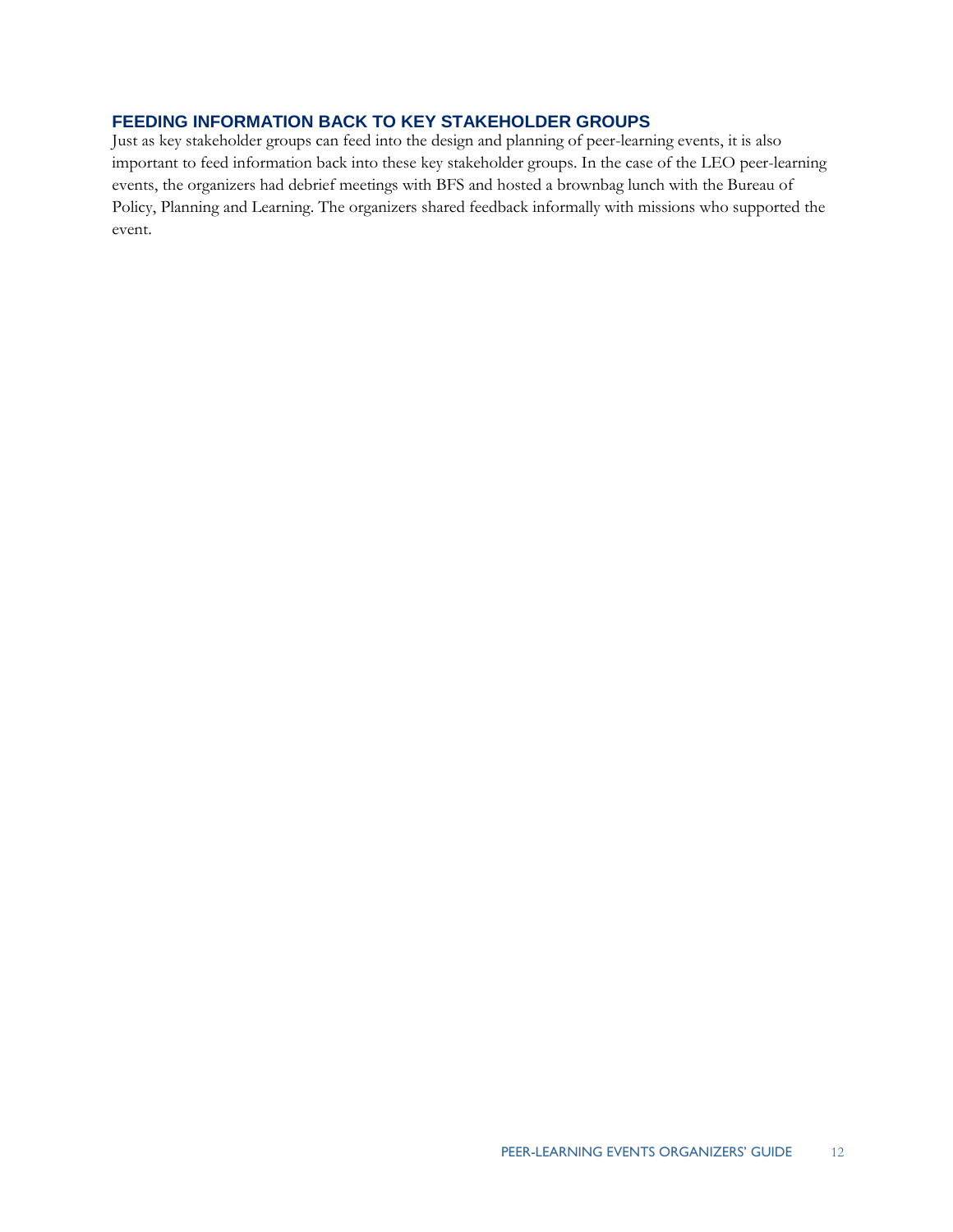

## **THAT ATTENDED THE LEO EVENTS APPENDIX 1: LIST OF TYPE OF PROJECT REPRESENTATIVES**





### **Market Facilitation Peer-Learning Events 2014**

East & Southern Africa region

### **I. Registered Participants\***

# **Ethiopia / Kenya / Uganda / Peer-learning event Ethiopia**

### Ethiopia

 *Agricultural Growth Program – Livestock Market Development (AGP- LMD)* 

- Chief of Party, CNFA
- Livestock Value Chain Advisor, CNFA

 *Agricultural Growth Program - Agribusiness & Market Development (AGP-AMDe)* 

- Chief of Party, ACDI/VOCA
- Deputy Chief of Party, ACDI/VOCA
- Senior National Value Chain Specialist, ACDI/VOCA

*Pastoralists' Areas Resilience Improvement and Market Expansion (PRIME)* 

- Chief of Party, Mercy Corps
- Livestock Productivity and Marketing Advisor, Mercy Corps
- Alternative Livelihoods Advisor, Mercy Corps

 *Agriculture Knowledge, Learning, Documentation and Policy Project (AKLDP)* 

• Chief of Party, Tufts University

### **Kenya**

*Kenya Agricultural Value Chain Enterprises (KAVES)* 

- Chief of Party, Fintrac
- Technical Director for Market Development, Fintrac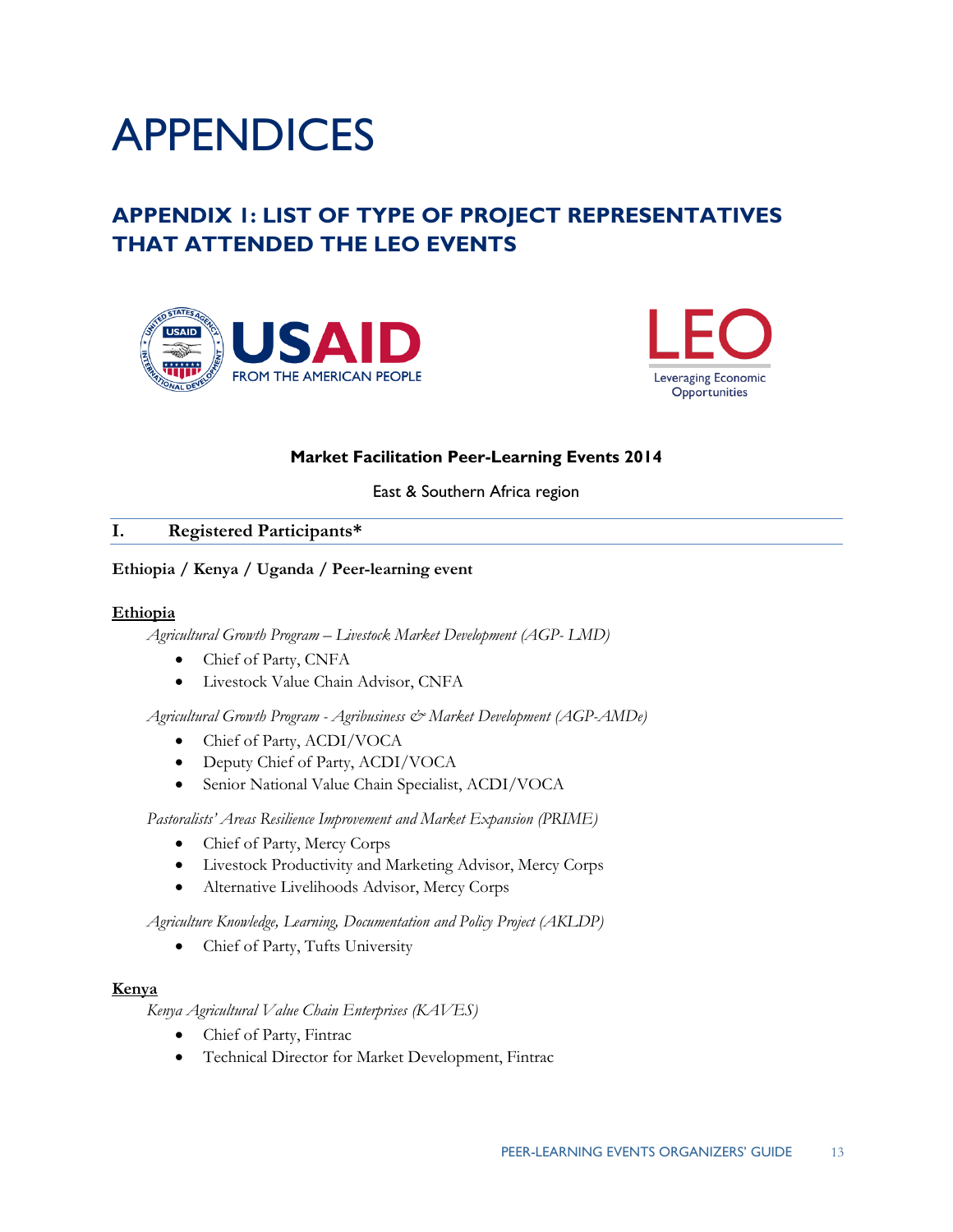*Resilience & Economic Growth in the Arid Lands–Accelerated Growth (REGAL-AG)* 

- Deputy Chief of Party, ACDI/VOCA
- Value Chain Investment Advisor, ACDI/VOCA

*Kenya Horticulture Competitiveness Project (KHCP)* 

- Marketing and Trade Promotion Manager, Fintrac
- Market Information Systems Manager, Fintrac

### **Uganda**

*Feed the Future Agricultural Inputs Activity (Ag-Inputs)* 

- Chief of Party, TetraTech/ARD
- Business Management Specialist, TetraTech/ARD
- Support Systems Specialist, TetraTech/ARD

 *Feed the Future Commodity Production and Marketing Activity (CPM)* 

- Chief of Party, Chemonics
- Commodity Portfolio Director, Chemonics

### *Northern Karamoja Growth Health and Governance (GHG)*

- Deputy Chief of Party, Mercy Corps
- Country Director, Mercy Corps

### *Monitoring, Evaluating and Learning Program*

Senior Monitoring and Evaluation Specialist, QED

# **Zambia / Malawi / Tanzania / Zimbabwe / Rwanda Peer-learning event Malawi**

### **Malawi**

 *Integrating Nutrition in Value Chains (INVC)* 

- Senior Agriculturalist, DAI
- M&E Component Lead, DAI & Michigan State University

### **Tanzania**

*Tanzania Staples (NAFAKA)* 

- Deputy Chief of Party, ACDI/VOCA
- Association Development Specialist, Rural Urban Development Initiatives (RUDI)
- $\bullet$  Market Linkage Officer, MVIWATA

### *Tanzania Agriculture Productivity Program (TAPP)*

- Chief of Party, Fintrac
- Deputy Chief of Party, Fintrac

### **Zambia**

*Mawa* 

- Chief of Party, CRS
- Market Engagement Technical Quality Coordinator, CRS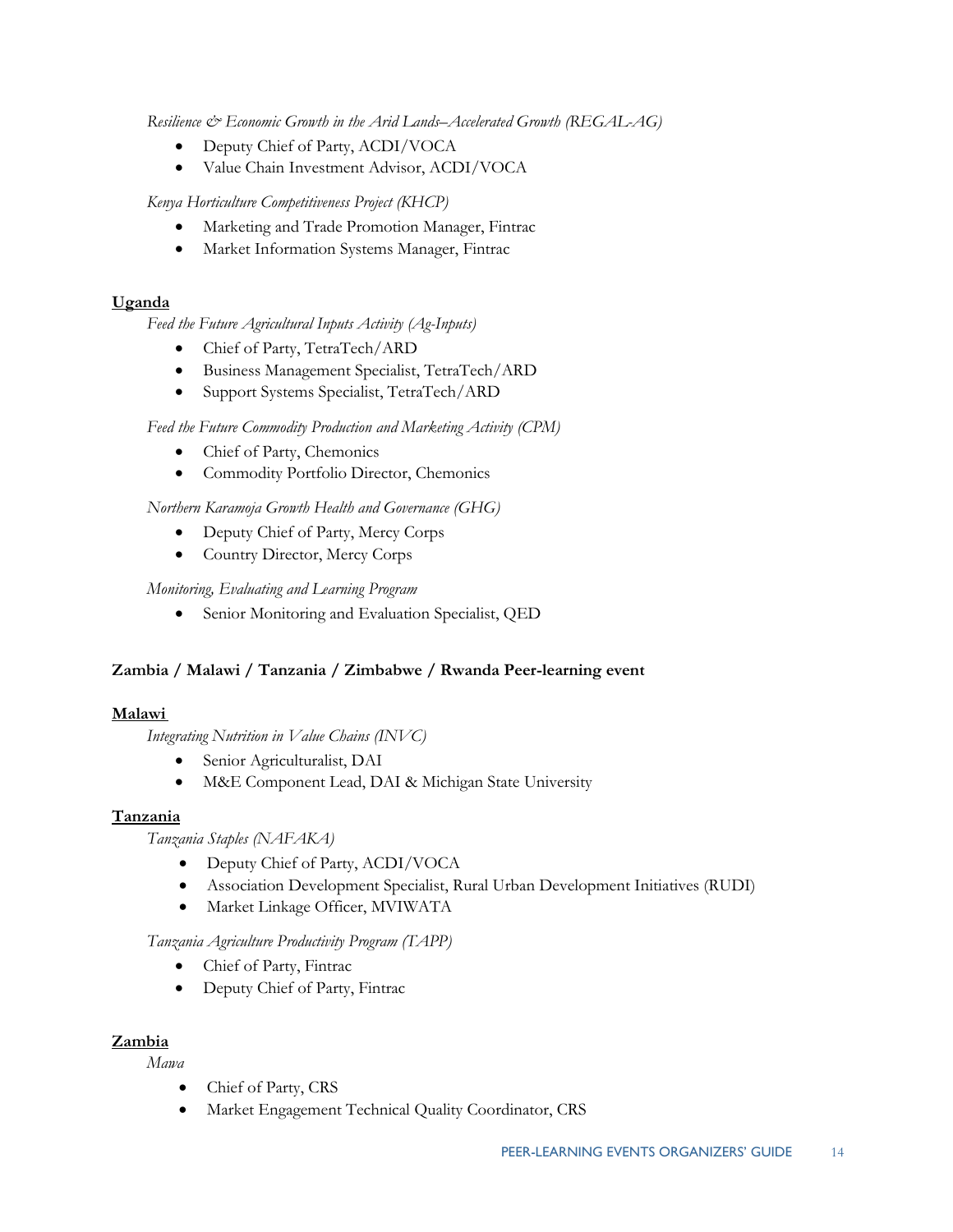Agriculture Production Technical Quality Coordinator, CRS

*Production, Finance and Improved Technology Plus (PROFIT+)* 

- Chief of Party, ACDI/VOCA
- Agriculture Finance Specialist, ACDI/VOCA

 *Commercial Agribusiness for Sustainable Horticulture (CASH) Project* 

- Chief of Party, Agribusiness in Sustainable Natural African Plant Products (ASNAPP)
- Program Manager, Agribusiness in Sustainable Natural African Plant Products (ASNAPP)
- University of New Jersey Professor in Dept. of Agricultural, Food and Resource Economics, Rutgers-The State

### **Rwanda**

*Rwanda Dairy Competitiveness Project II (RDCP II)* 

- Chief of Party, Land O'Lakes
- Deputy Chief of Party, Land O'Lakes

*Integrated Improved Livelihood Program (IILP)* 

- Chief of Party, Global Communities
- Agricultural Specialist, Global Communities
- Senior Livelihoods Team Leader, Global Communities

### **Zimbabwe**

*Zimbabwe Agricultural Income and Employment Development (Zim-AIED)* 

Deputy Chief of Party, Fintrac

\*Various USAID Mission staff also attended the events.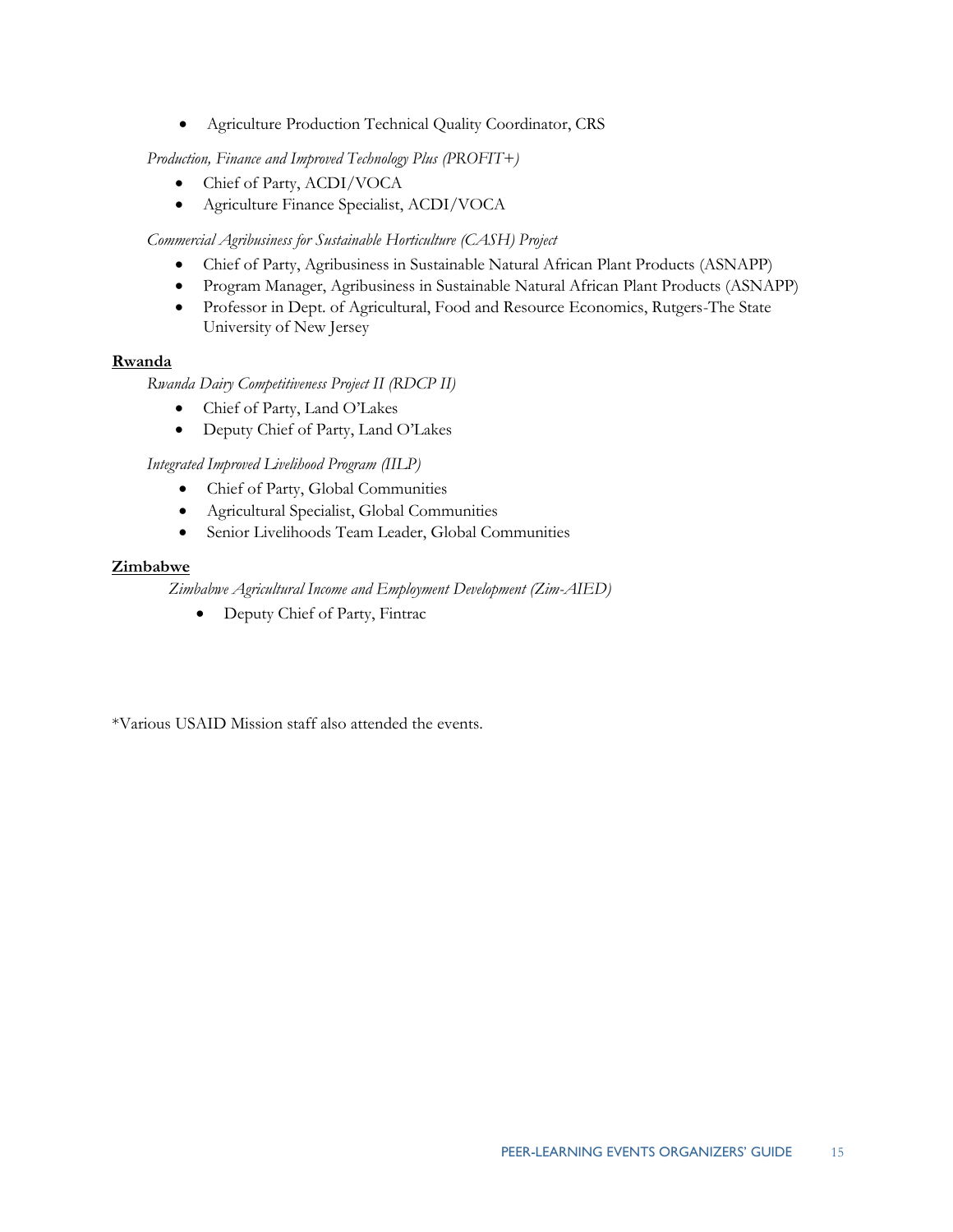## **APPENDIX 2: COPY OF THE PARTICIPANT REGISTRATION FORM**

### **II. REGISTRATION FORM**

Please register up to two (2) senior technical representatives by Aug 8, 2014.

Please return to leo@acdivoca.org by Aug 8, 2014.

| Senior technical representative #1:                                  |                                     |
|----------------------------------------------------------------------|-------------------------------------|
| Name on Passport:                                                    | (First/Given, Middle, Last/Surname) |
| Preferred Name:                                                      |                                     |
| Title:                                                               |                                     |
| Organization / Firm:                                                 |                                     |
| Project:                                                             |                                     |
| Email:                                                               |                                     |
| <b>Business Address:</b>                                             |                                     |
| <b>Business Phone:</b>                                               |                                     |
| Phone (with country code):                                           |                                     |
| Skype:                                                               |                                     |
|                                                                      |                                     |
| The following information will be used to request country clearance: |                                     |

Nationality:

Date of Birth: (day, month, year)

Place of Birth:

Passport Number:

Passport Type: Official/Personal

*The following information will be used in case of emergency:* 

Emergency Contact #1:

Relationship to Participant:

Relationship to Participant: Phone (with country code):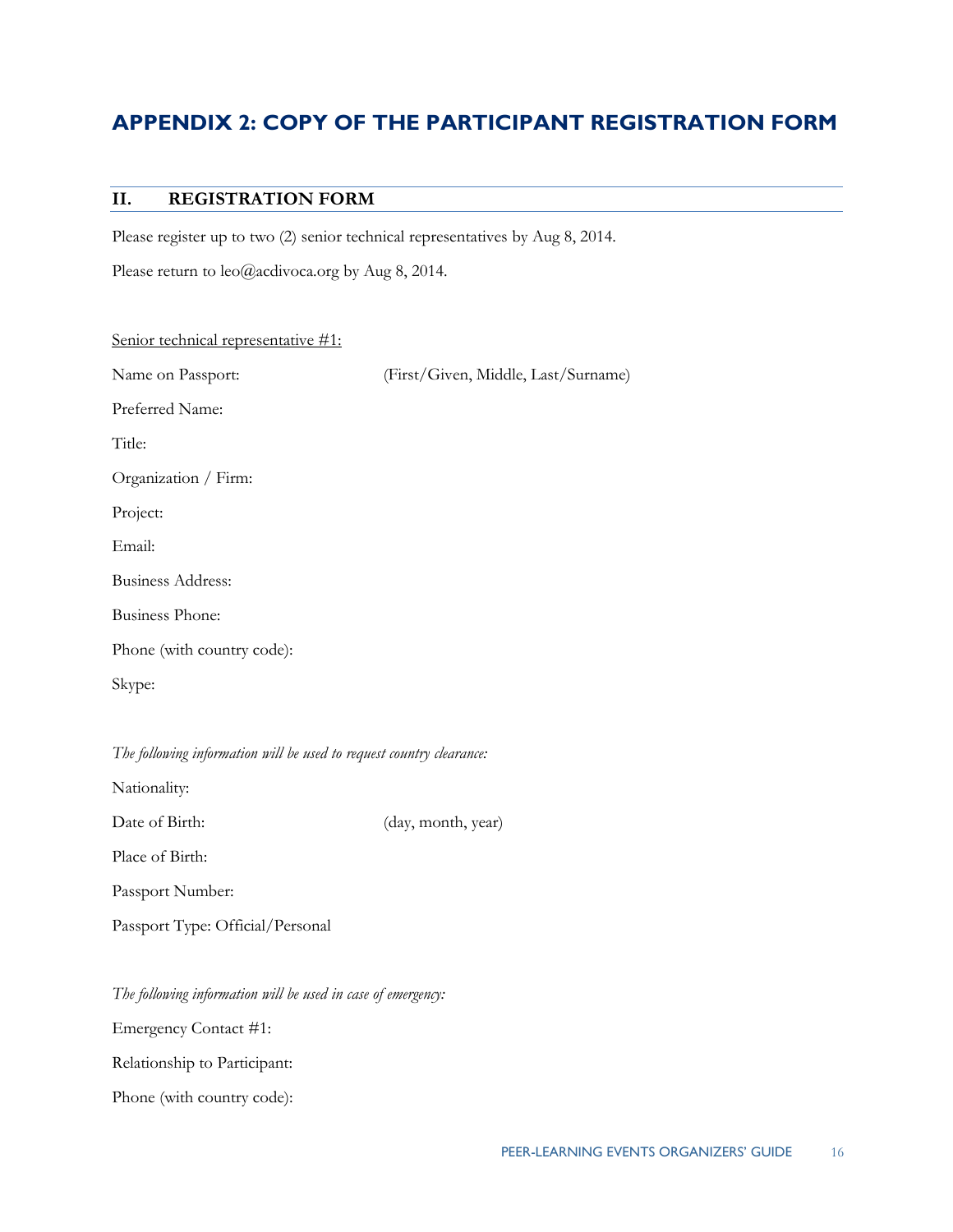Email:

| Email:                       |
|------------------------------|
|                              |
| Emergency Contact #2:        |
| Relationship to Participant: |
| Phone (with country code):   |
| Email:                       |

### *The following information will be used to make the event more comfortable:*

Special Dietary Requirements:

Special Needs:

| Senior technical representative #2:                                  |                                     |
|----------------------------------------------------------------------|-------------------------------------|
| Name on Passport:                                                    | (First/Given, Middle, Last/Surname) |
| Preferred Name:                                                      |                                     |
| Title:                                                               |                                     |
| Organization / Firm:                                                 |                                     |
| Project:                                                             |                                     |
| Email:                                                               |                                     |
| <b>Business Address:</b>                                             |                                     |
| <b>Business Phone:</b>                                               |                                     |
| Phone (with country code):                                           |                                     |
| Skype:                                                               |                                     |
|                                                                      |                                     |
| The following information will be used to request country clearance: |                                     |
| Nationality:                                                         |                                     |
| Date of Birth:                                                       | (day, month, year)                  |
| Place of Birth:                                                      |                                     |
| Passport Number:                                                     |                                     |
| Passport Type: Official/Personal                                     |                                     |
|                                                                      |                                     |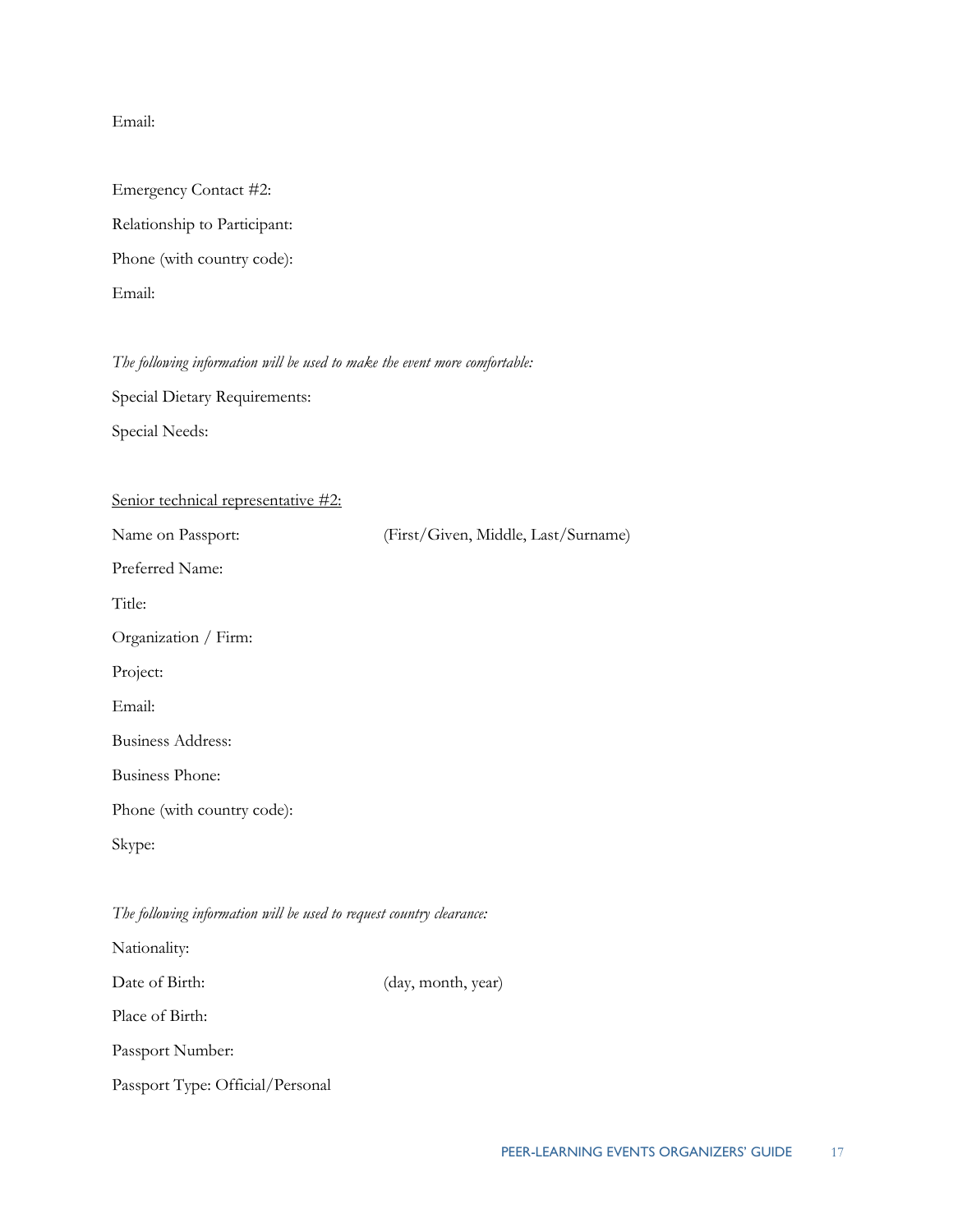Emergency Contact #1: Relationship to Participant: Email: *The following information will be used in case of emergency:*  Emergency Contact #1:<br>Relationship to Participant:<br>Phone (with country code):<br>Email:<br>Emergency Contact #2:

Relationship to Participant: Email: Relationship to Participant: Phone (with country code): Email:

 Special Needs: *The following information will be used to make the event more comfortable:*  Special Dietary Requirements: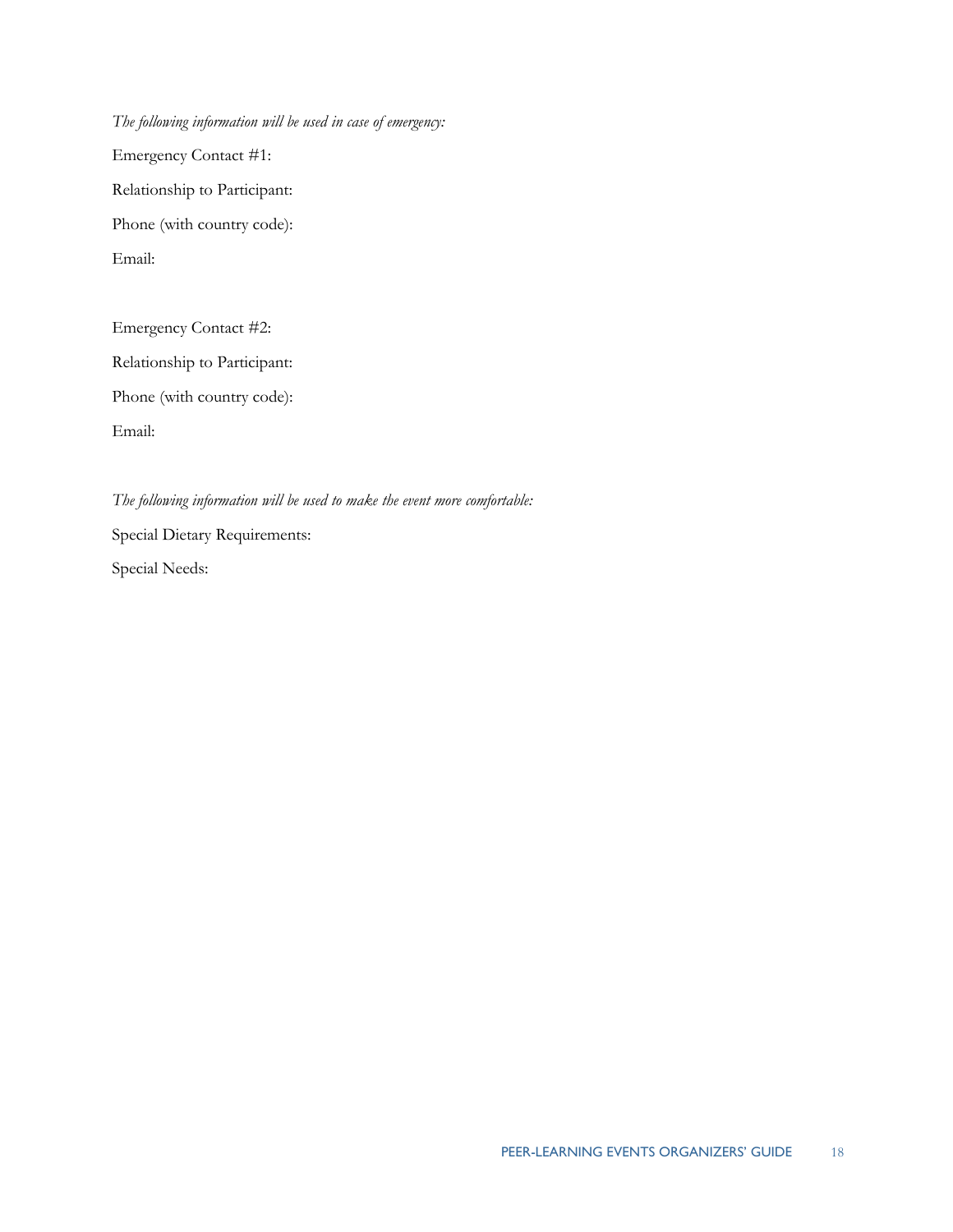### **APPENDIX 3: EXAMPLE OF AN INVITATION TO THE EVENT**



### **Market Facilitation Peer-Learning Events 2014**

East & Southern Africa region

July 22, 2014

### **Letter of Invitation**

**Two (2) senior technical representatives** from the project are cordially invited to attend USAID's Market Facilitation Peer-Learning Event to be held in **Addis Ababa, Ethiopia** from **Oct 2-3, 2014**. Please note that participation is by-invitation-only. There are a limited number of seats, and participation is on a first-comefirst-served basis.

 USAID's Market Facilitation Peer-Learning Event aims to strengthen Implementation Partners' (IPs') market facilitation approaches in the region. These events are being organized through USAID's Leveraging Economic Opportunities (LEO) project in close collaboration with the Bureau for Food Security (BFS).

same region, the event aims to stimulate peer-learning communities around market facilitation approaches. approaches in a country or region and to learn from what is working, what isn't and why. The Market Facilitation Peer-Learning Event focuses on the successes and struggles of value chain and market systems development within the context of USAID programming. By bringing together IPs from the Key practitioners in the region will explore ways to improve the quality and consistency of market facilitation

 **Registration: Please register senior technical representatives using the attached registration form by August 8, 2014**. Approximately 25 – 30 participants from Feed the Future focus countries in the region will attend each event. Participants will comprise senior technical representatives (not necessarily COPs) from USAID IPs that are involved in agricultural value chain development projects using market facilitation approaches (focusing on, but not limited to, Feed the Future funded projects). The events are intentionally limiting participation to ensure high-level interaction and discussion. The intention is for the events to act as a launching pad for continued technical support to other country-level projects. This technical support will target an even larger number of implementers. (Participation requires participants to pay their own travel and accommodation costs for the event. All event and meal costs will be covered by LEO project funds.)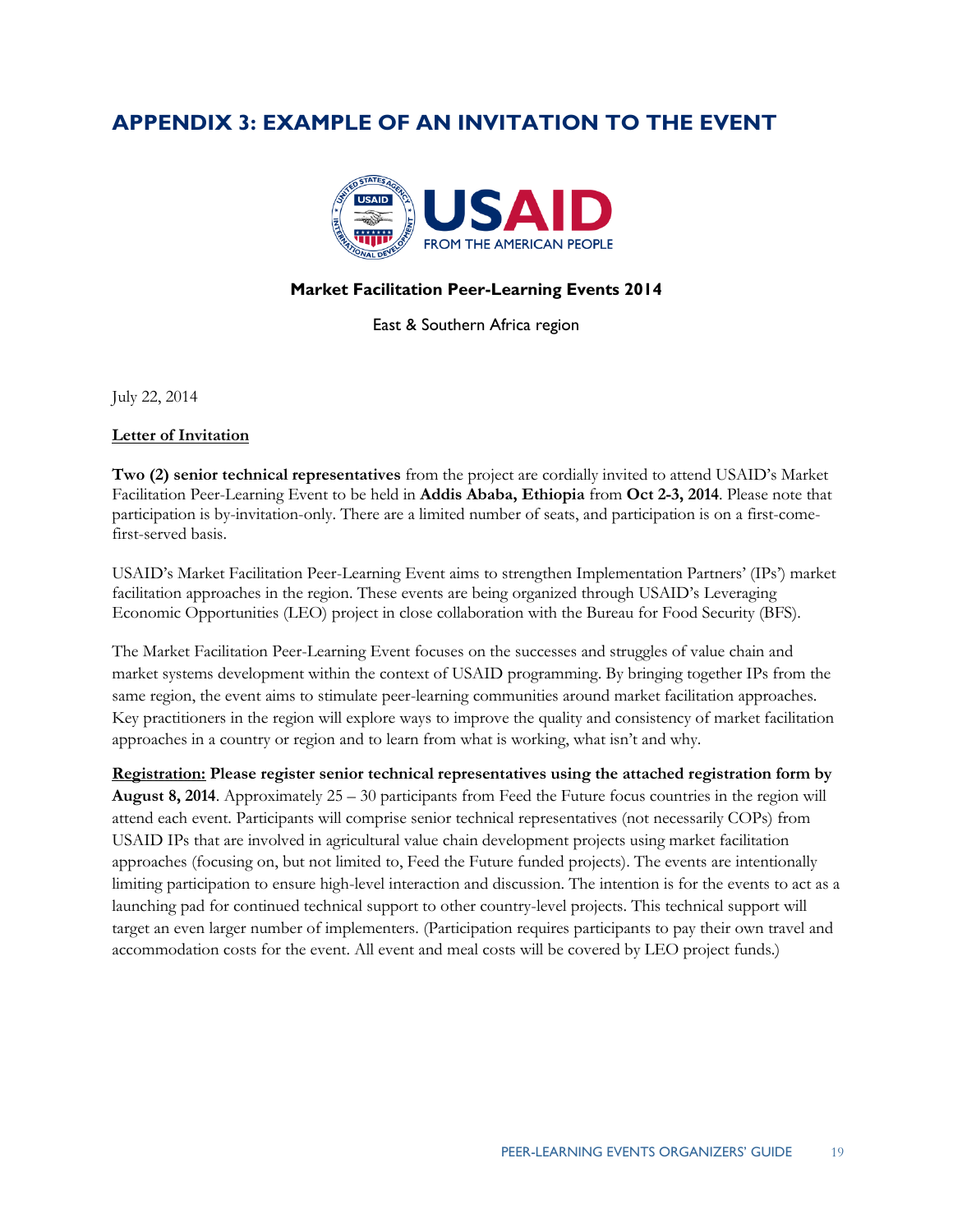**Agenda Input: Please submit agenda feedback from participants, if they would like, on key areas that they would most like to focus on by August 8, 2014, using the survey form attached**. This can be submitted after the registration is completed.

Thank you,

Jeanne Downing The Ruth Campbell

Senior Enterprise Development Advisor Program Manager, LEO

**USAID** 

ACDI/VOCA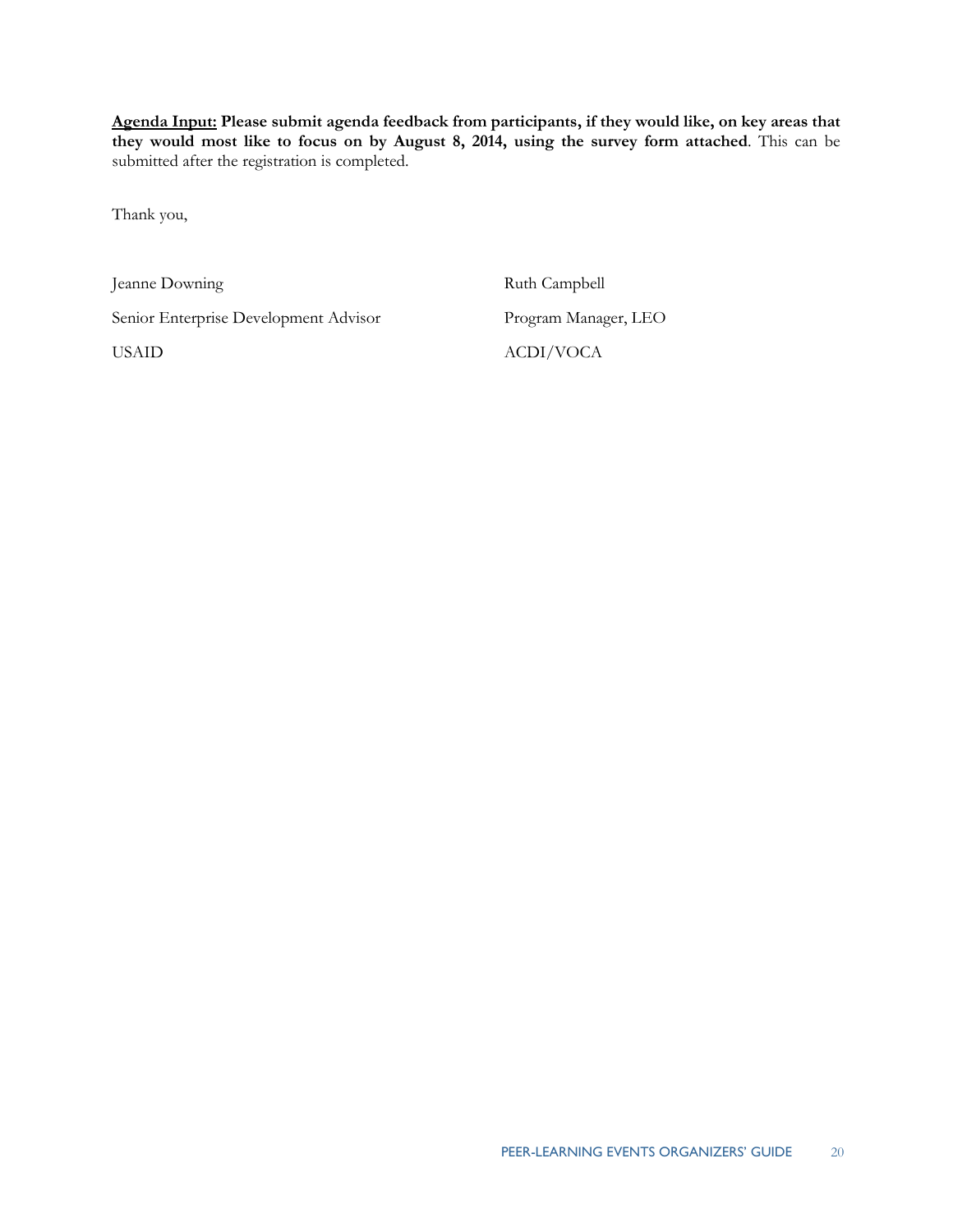## **APPENDIX 4: COPY OF THE PRE-EVENT PARTICIPANT SURVEY**

### **III. SURVEY to solicit input into Agenda**

To be completed by senior technical representatives invited to attend the peer-learning events.

Please return to  $leo(\partial \phi)$  acdivoca.org by Aug 8, 2014.

Name<sup>.</sup>

Project:

 1. With respect to project **implementation**, what are some of the **greatest challenges** for market facilitation projects**?** 

 2. With respect to project **management**, what are some of the **greatest challenges** for market facilitation projects**?** 

 3. Please **select the 5 topics of greatest interest** to you personally for potential inclusion in the agenda:

SCALING IMPACTS (technologies, business models, outreach): what is working/what isn't/why

SUPPLY CHAIN MANAGEMENT models to empower smallholder suppliers

INPUT SUPPLY SYSTEMS that effectively reach low-income and/or remote smallholders

EQUITY INVESTMENT models to shift performance of markets

ENSURING SUSTAINABILITY of impact through market systems development

STRUCTURED TRADE that benefits smallholder farmers

MANAGEMENT of market facilitation teams

ANALYTICAL TOOLS for economic, social and political analyses to understand markets

MONITORING DIRECT & INDIRECT BENEFICIARIES to capture the full scale of results

FEEDBACK LOOPS to identify project direction, momentum, and scale

INTEGRATING THE POOR: how growth can tangibly benefit the poor INTEGRATING GENDER in market systems development

RESILIENCY of market systems to deal with shocks

INTEGRATING NUTRITION considerations within market systems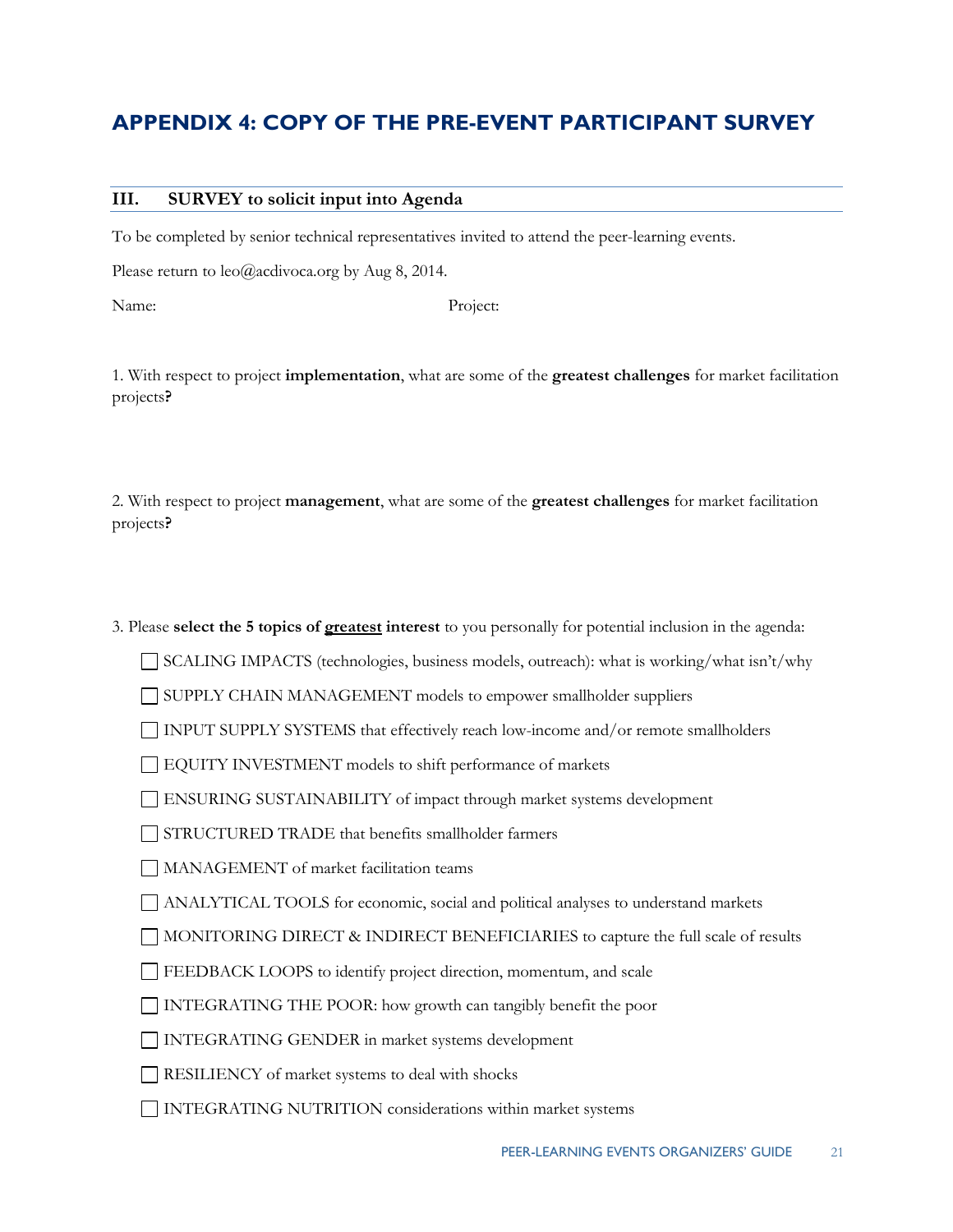### BENEFICIARY BEHAVIORS and risk profiles

- BENEFICIARY BEHAVIORS and risk profiles 4. Please **select the 5 topics of least interest** to you personally for potential inclusion in the agenda:
	- SCALING IMPACTS (technologies, business models, outreach): what is working/what isn't/why

SUPPLY CHAIN MANAGEMENT models to empower smallholder suppliers

INPUT SUPPLY SYSTEMS that effectively reach low-income and/or remote smallholders

- EQUITY INVESTMENT models to shift performance of markets
- ENSURING SUSTAINABILITY of impact through market systems development
- STRUCTURED TRADE that benefits smallholder farmers
- MANAGEMENT of market facilitation teams
- ANALYTICAL TOOLS for economic, social and political analyses to understand markets
- MONITORING DIRECT & INDIRECT BENEFICIARIES to capture the full scale of results
- FEEDBACK LOOPS to identify project direction, momentum, and scale
- INTEGRATING THE POOR: how growth can tangibly benefit the poor INTEGRATING GENDER in market systems development
- 
- RESILIENCY of market systems to deal with shocks
- INTEGRATING NUTRITION considerations within market systems
- BENEFICIARY BEHAVIORS and risk profiles
- BENEFICIARY BEHAVIORS and risk profiles 5. What **cases or activities** are you particularly interested in **hearing more about**?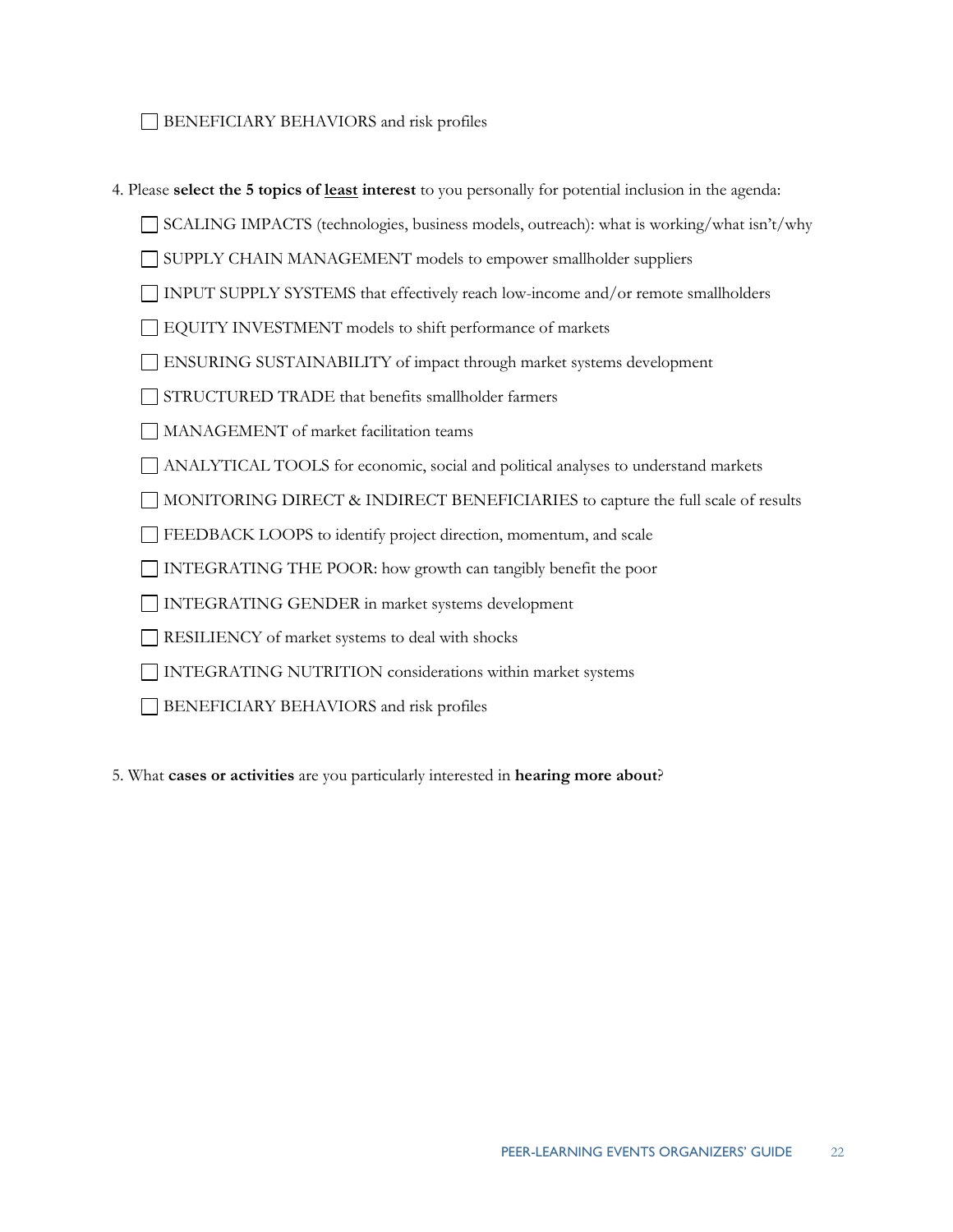6. What **cases, intervention activities, or management practices** from your own experience do you think would be relevant to share, and are you willing to share these?

7. Any **other insights** or input into the agenda?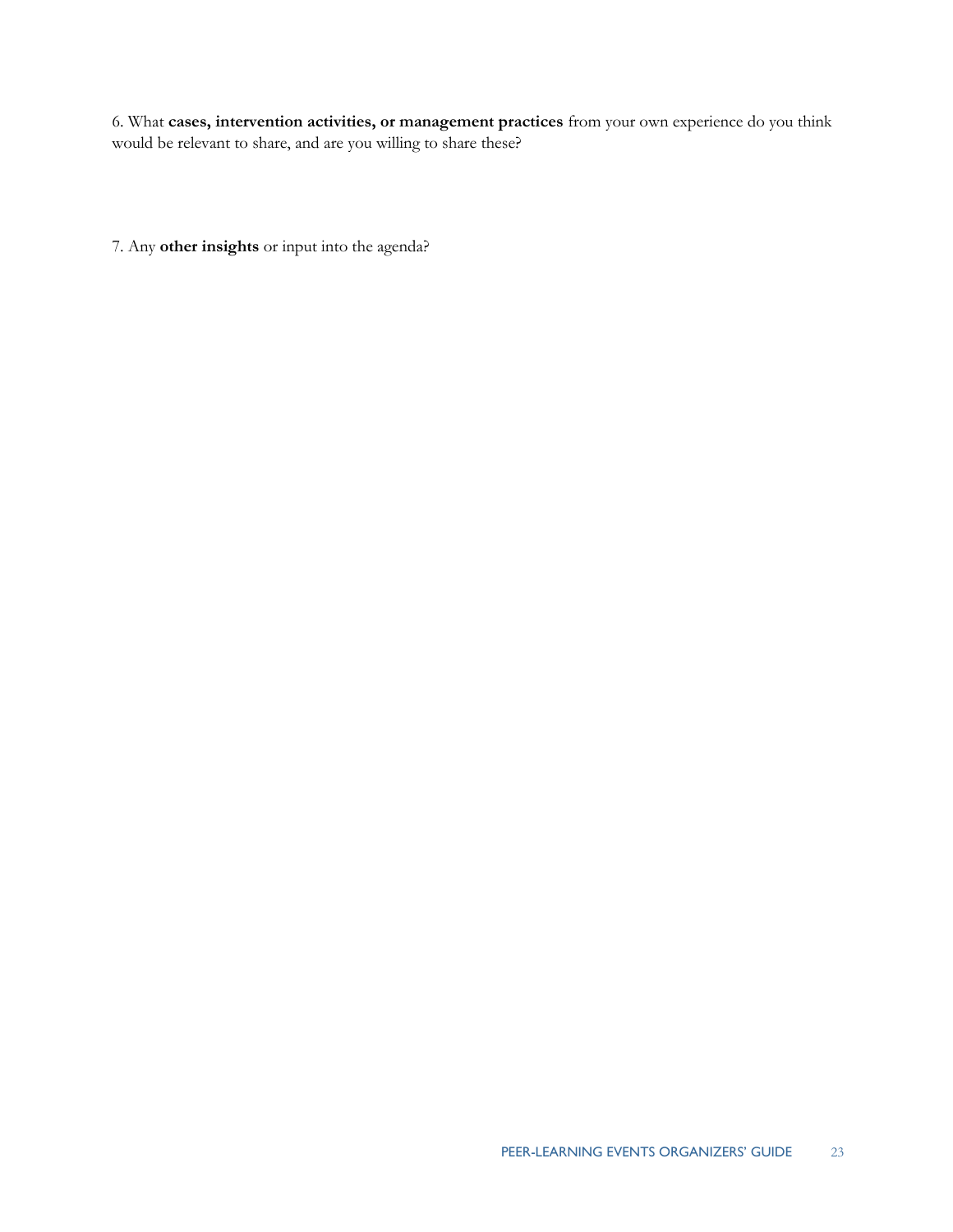## **APPENDIX 5: COPY OF END-OF-EVENT EVALUATION FORM**

**EVALUATION** 

| Name:                                                            | (optional) | Organization:              |                |                |                       | (optional)     |  |
|------------------------------------------------------------------|------------|----------------------------|----------------|----------------|-----------------------|----------------|--|
| 1. Please indicate which type of organization you represent:     |            |                            |                |                |                       |                |  |
| Development<br>organization (non profit<br>or for profit)        | Donor      | Other:<br>$\left( \right)$ |                |                | O                     |                |  |
| 2. Please rate the overall event based on the:                   |            |                            | Very High      | Somewhat       | Somewhat<br><b>NO</b> | Very Low       |  |
| Relevance of the discussions and learning to your current work   |            |                            | $\overline{O}$ | $\bigcirc$     | $\bigcirc$            | $\overline{O}$ |  |
| Extent to which you have acquired information that is new to you |            |                            | $\Omega$       | $\overline{O}$ | $\overline{O}$        | $\Omega$       |  |
| Usefulness to you of the information that you have acquired      |            |                            | $\Omega$       | $\overline{O}$ | $\overline{O}$        | $\Omega$       |  |
| <b>Overall usefulness</b> of the event                           |            |                            | $\Omega$       | $\Omega$       | $\Omega$              | $\Omega$       |  |

3. How likely will you **apply** this thinking in your programming and work activities **in the next year**?

| Unlikely | Unsure | Highly Likely |
|----------|--------|---------------|
|          |        |               |

4. Did the event **impact the way** you will **design, implement, or evaluate** in your area of work?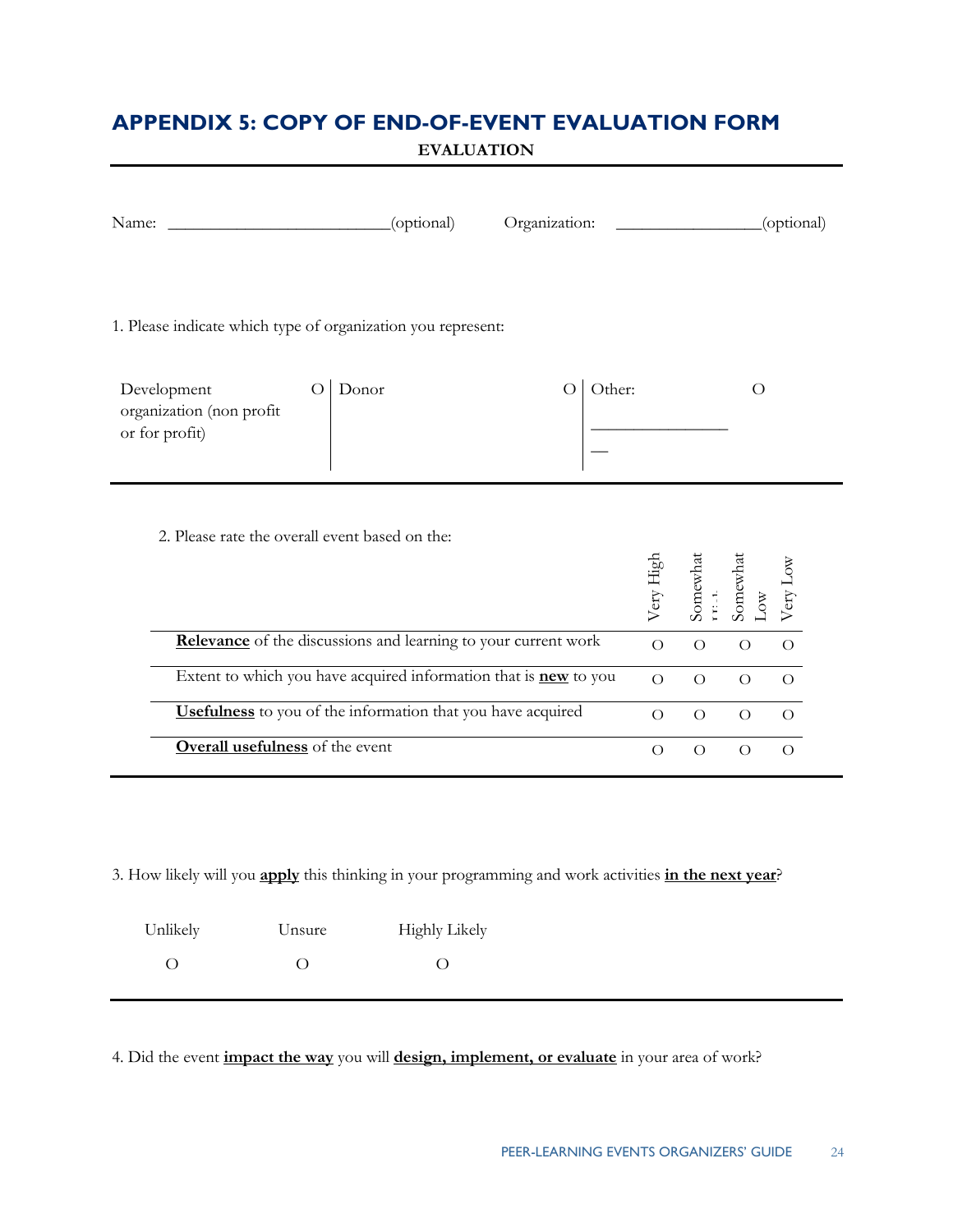| It had great<br>impact! | of an impact | It made a little bit It made no impact<br>this time | I'm unsure |
|-------------------------|--------------|-----------------------------------------------------|------------|
|                         |              |                                                     |            |

 **about strategies and approaches to implement a market systems approach more effectively** ... this 5. If the overall intention of this event is for lead technical practitioners to be able to **share and learn more**  event ...

| Failed     | Was partially | Was very   | Was absolutely |  |
|------------|---------------|------------|----------------|--|
| miserably! | successful    | successful | brilliant      |  |
|            |               |            |                |  |

6. Feel free to share **any other comments** here, such as what was particularly successful or what could have been improved, or what was most or least useful.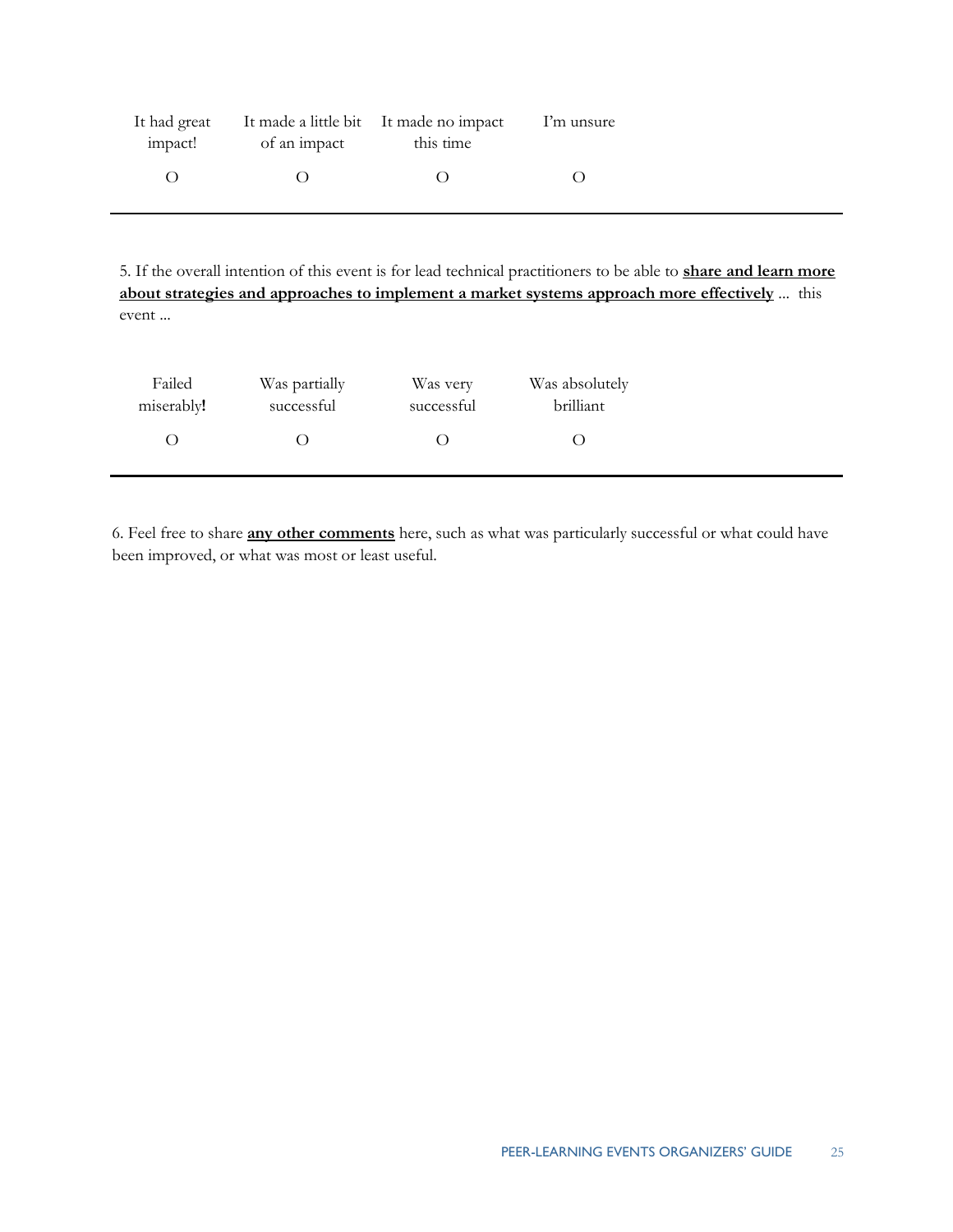## **APPENDIX 6: EXAMPLE OF AN EVENT AGENDA**

### **Market Facilitation Peer-Learning Event 2014**

East & Southern Africa region

### **AGENDA**

### **Day 1**

### *8am: Registration & Breakfast*

1. Opening & Welcome<br>2. Introduction

3. Participant Survey – Summary of input

### 4. **Input supply market systems that benefit smallholders, including low-income and/or remote producers**

- a. What are you doing to facilitate improved performance in input supply systems?
- b. How do you know if your interventions are working (achieving change in the system)?
- c. How do you link technical information and research to commercial input markets?
- d. How do you achieve increased scale of outreach, adoption of new technologies, practices and business models?
- e. How do you increase inclusion (gender, vulnerable populations, etc.)?

### *Break*

*Select between:* 

### 5a. **Sustainability: Market facilitation in practice**

- a. What are facilitation tactics to achieve sustainable scaling?
- results? b. How do you make the case for facilitation tactics in light of the pressure of attaining immediate

### 5b. Incentives to adopt & innovate within market systems

- a. How can you create momentum for change in market systems?
- b. What are the roles of incentives and feedback loops in understanding if change and/or adoption are taking place within market systems and why that is happening?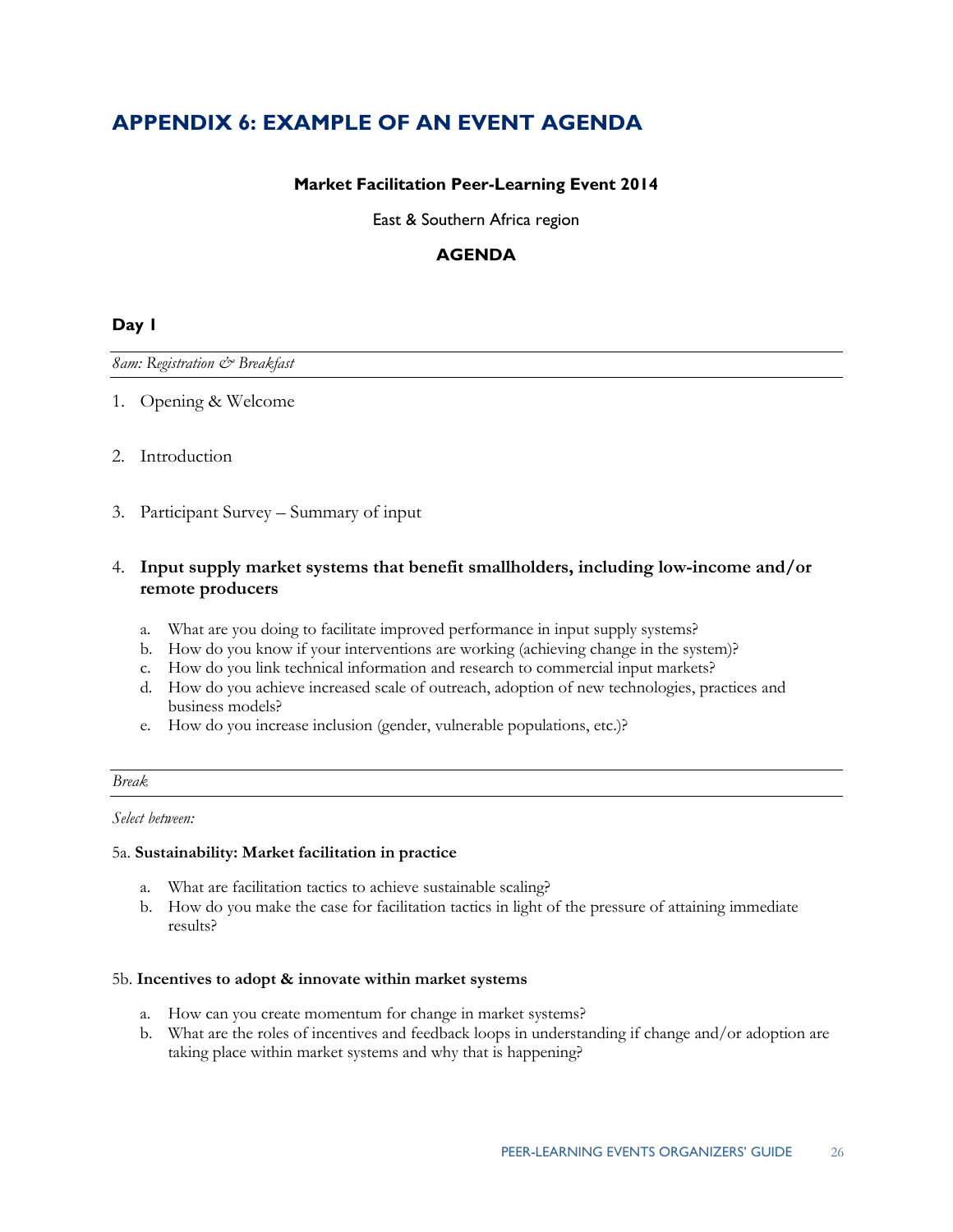### **Lunch**

- 6. **Market linkages and supply chain management**  output market systems that are inclusive of smallholder suppliers
	- smallholder suppliers<br>a. What are you doing to facilitate improved performance in output market systems?
	- b. How do you know if your interventions are working (achieving change in the system)?
	- c. How do you develop partnerships with input providers and service providers?
	- d. How do you achieve increased scale of outreach, adoption of new technologies, practices and business models?
	- e. How do you increase inclusion (gender, vulnerable populations, etc.)?

### *Break*

*Select session that did not attend before lunch:* 

### 7a. **Incentives to adopt & innovate within market systems**

- a. How can you create momentum for change in market systems?
- taking place within market systems and why that is happening? 7b. **Sustainability: Market facilitation in practice**  b. What are the roles of incentives and feedback loops in understanding if change and/or adoption are

### 7b. Sustainability: Market facilitation in practice

- a. What are facilitation tactics to achieve sustainable scaling?
- b. How do you make the case for facilitation tactics versus the pressure of attaining immediate results?

### *5:30 pm Close*

6:30 pm Cocktails

### **Day 2**

*7:30am: Breakfast* 

1. Opening & Key Priority Areas

2. **Financing private sector growth** to improve the performance of input & output markets

### 2a. **Appropriate and cost-effective financial services and financial management**

- a. Does cost of finance generate appropriate returns?
- b. What are appropriate terms and conditions for financial services?
- c. Which constraints can be addressed by alternative financial services?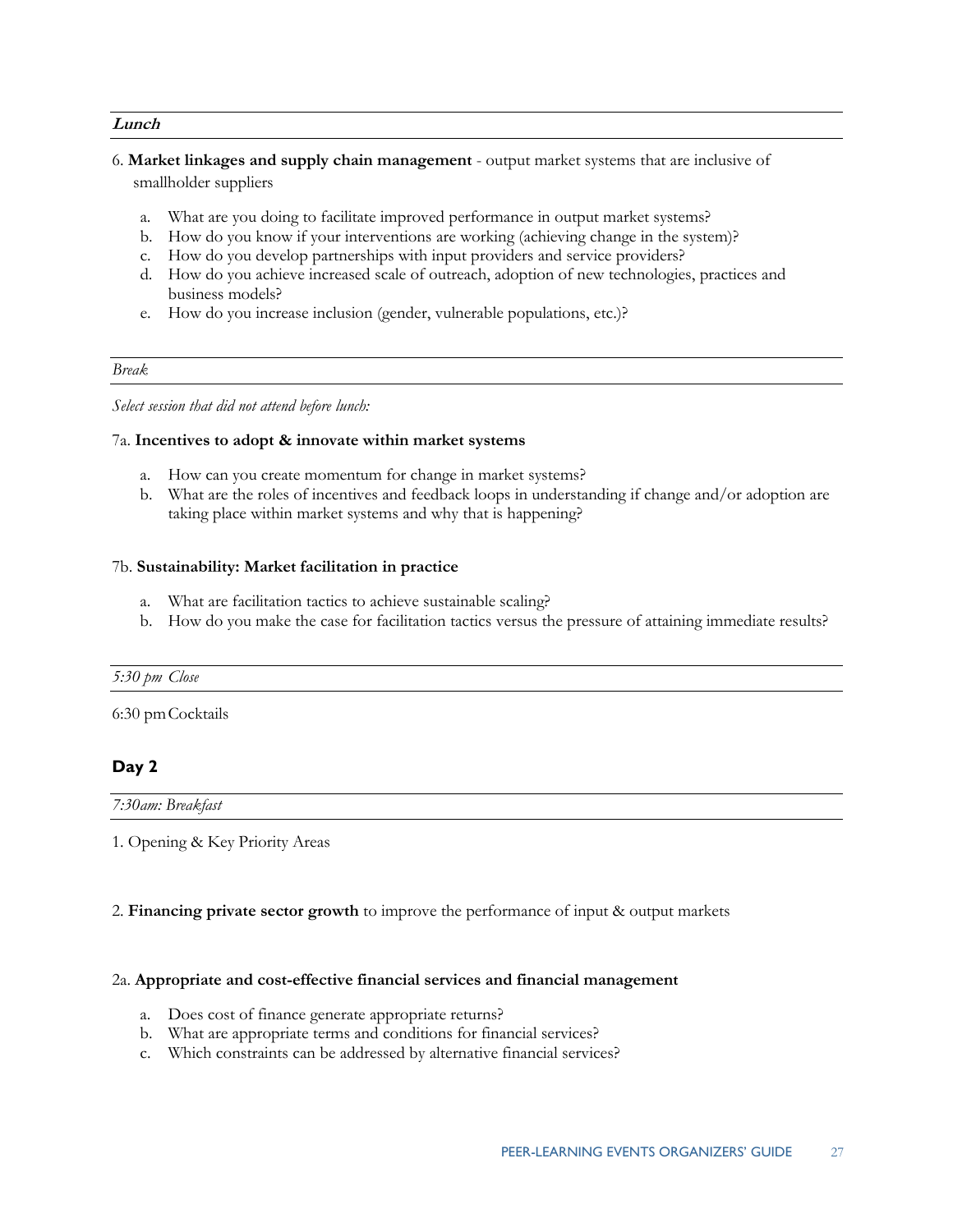### *Break*

### 2b. **Appropriate types of finance for firm and market system growth**

- a. What is management for growth?
- b. What are firms' capacities for growth?
- c. How do you understand the role of equity versus debt in terms of managing incentives for growth?

### **Lunch**

Select between:

### 3a. **Adaptive management practices**

a. What are effective adaptive management practices of market facilitation teams? 3b. **Tracking system change** 

### 3b. Tracking system change

a. What do you need to do to track/ measure scaling?

*Break* 

### **4. Learning & practice priorities at country-level**

- a. Taking learning back to your project
- b. Exploring Local Learning Hubs and Solution Sharing Exchanges

### 5. Closing & Evaluation

 *5:30 pm Close*